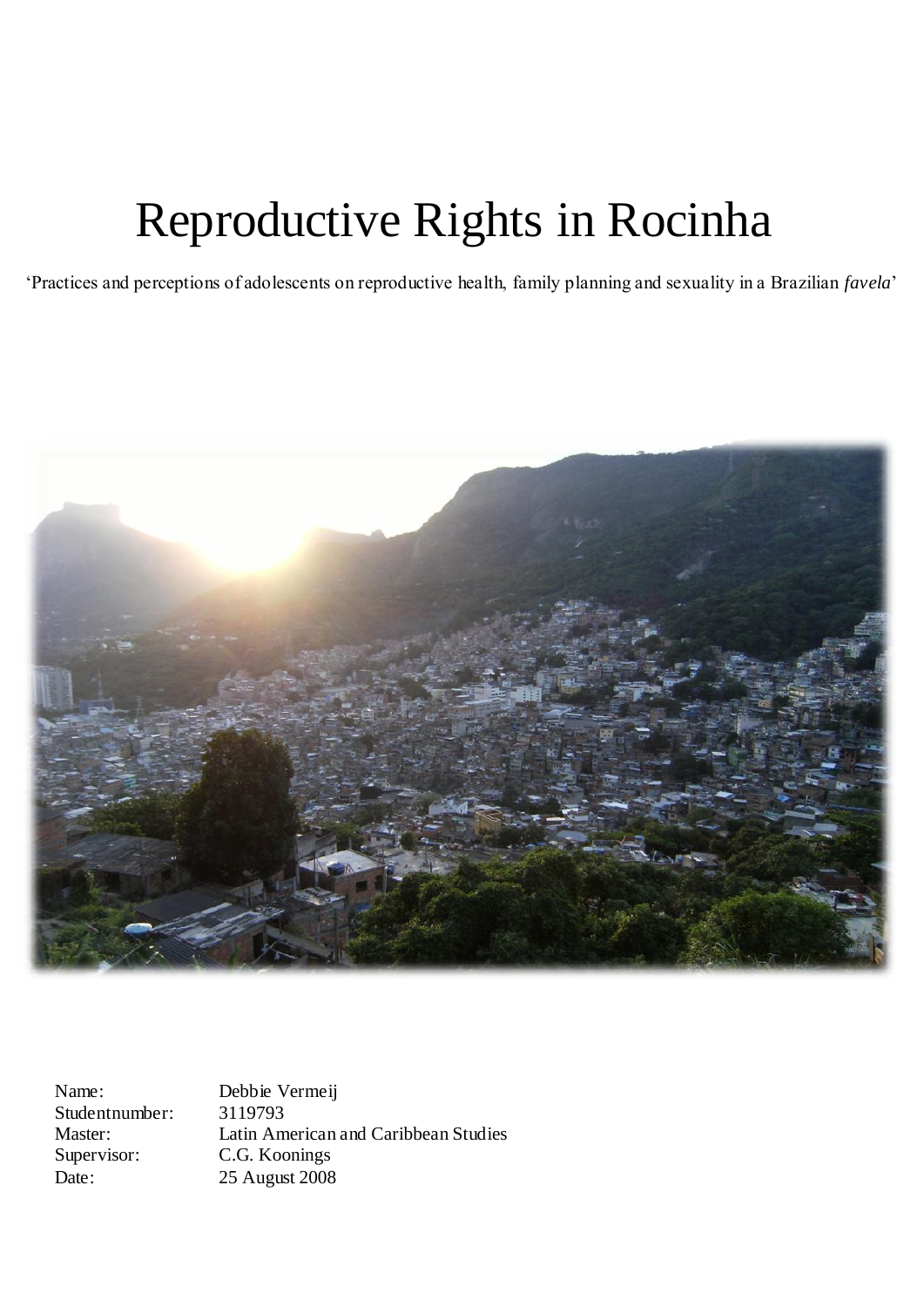## **Abstract**

To have reproductive rights means that women and men combined, share the right to (reproductive) health care, the right to decide if and when they would like to have children, the right to decide the number of children they would like to have, the right to protect themselves against diseases, etc.

This thesis explores the practices and perceptions of young women and men living in Rocinha, Rio de Janeiro on the issues of reproductive health, family planning and sexuality and the factors that influence these practices and perceptions. It looks at issues such as gender, religion, state influence and community influences in order to create a complete picture of their reality. Outcomes are interesting and sometimes very different from expectations one might have when looking at theoretical debates.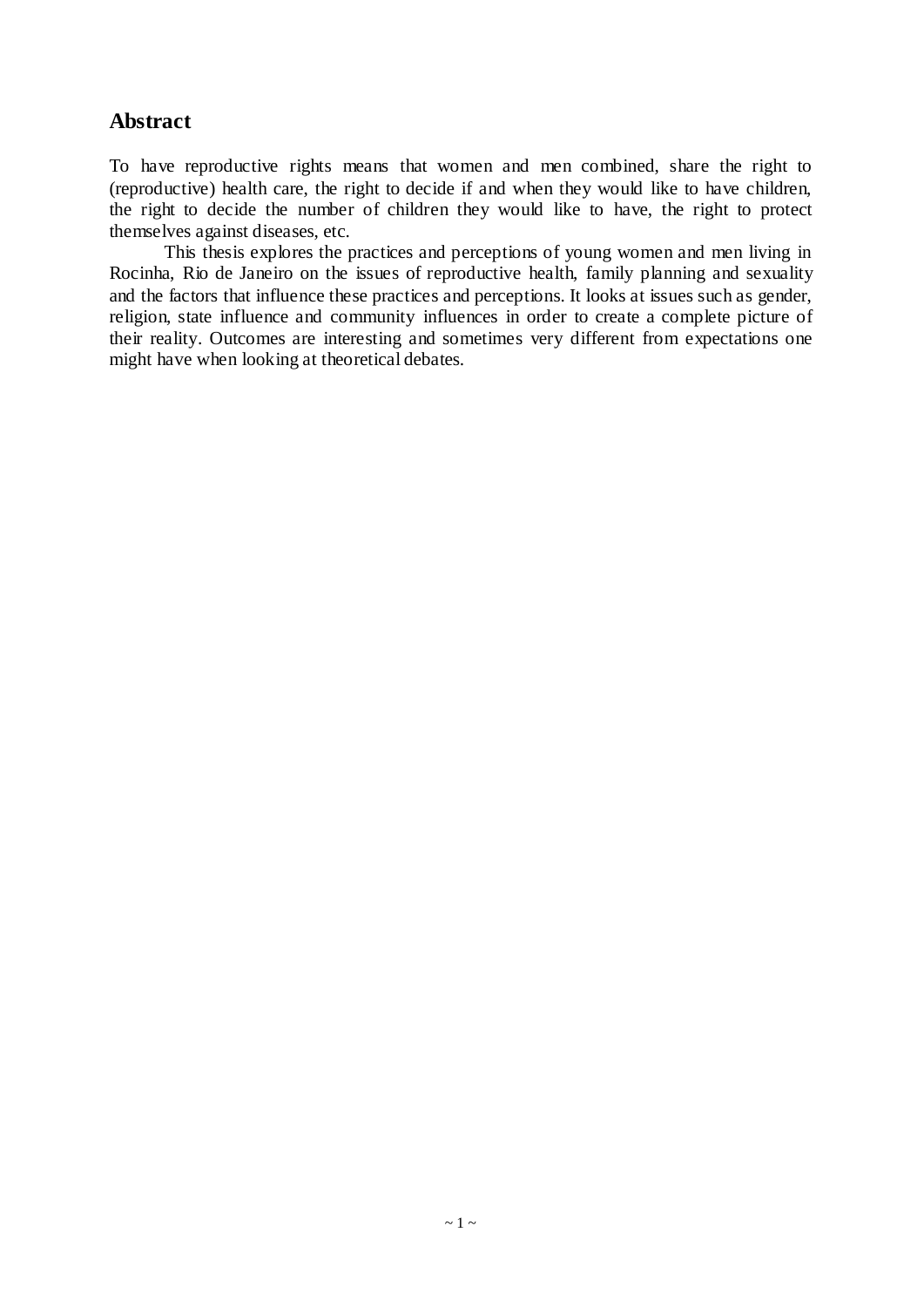## **Index**

|                         | <b>Introduction</b>                                                                                                                     | 3      |  |
|-------------------------|-----------------------------------------------------------------------------------------------------------------------------------------|--------|--|
|                         | Research setting: Rocinha                                                                                                               | 3      |  |
|                         | Research methods                                                                                                                        | 5      |  |
|                         | Thesis outline                                                                                                                          | 5      |  |
| 1                       | Reproductive rights                                                                                                                     | 6      |  |
|                         | 1.1<br>Reproductive health                                                                                                              | $\tau$ |  |
|                         | 1.2<br><b>Family planning</b>                                                                                                           | 8      |  |
|                         | 1.3<br><b>Sexuality</b>                                                                                                                 | 9      |  |
|                         | 1.4<br>Gender                                                                                                                           | 9      |  |
|                         | 1.4.1<br>Machismo/marianismo                                                                                                            | 10     |  |
|                         | 1.5<br>Conclusion to part one                                                                                                           | 10     |  |
| 2                       | Reproductive health, family planning, sexuality and the youth of Rocinha                                                                | 11     |  |
|                         | 2.1<br><b>Pregnancies and abortions</b>                                                                                                 | 12     |  |
|                         | 2.2<br>Family planning and reproductive health                                                                                          | 14     |  |
|                         | 2.3<br>Gender relations in Rocinha and their influence on reproductive health, family<br>planning and sexuality                         | 15     |  |
| 3                       | Families, communities and state involvement                                                                                             | 17     |  |
|                         | 3.1<br>Influences of the family, community, state, NGO's, drug gangs and media on<br>reproductive health, family planning and sexuality | 18     |  |
|                         | 3.1.1<br>Community                                                                                                                      | 18     |  |
|                         | 3.1.2<br>Family                                                                                                                         | 18     |  |
|                         | 3.1.3<br>State and NGO's                                                                                                                | 19     |  |
|                         | 3.1.4<br>Drug gangs                                                                                                                     | 22     |  |
|                         | 3.1.5 Media                                                                                                                             | 22     |  |
| $\overline{\mathbf{4}}$ | <b>Religion</b>                                                                                                                         | 24     |  |
|                         | Religion and its influence on reproductive health, family planning and sexuality<br>4.1                                                 | 25     |  |
|                         | <b>Conclusion</b>                                                                                                                       |        |  |
|                         | <b>Bibliography</b>                                                                                                                     |        |  |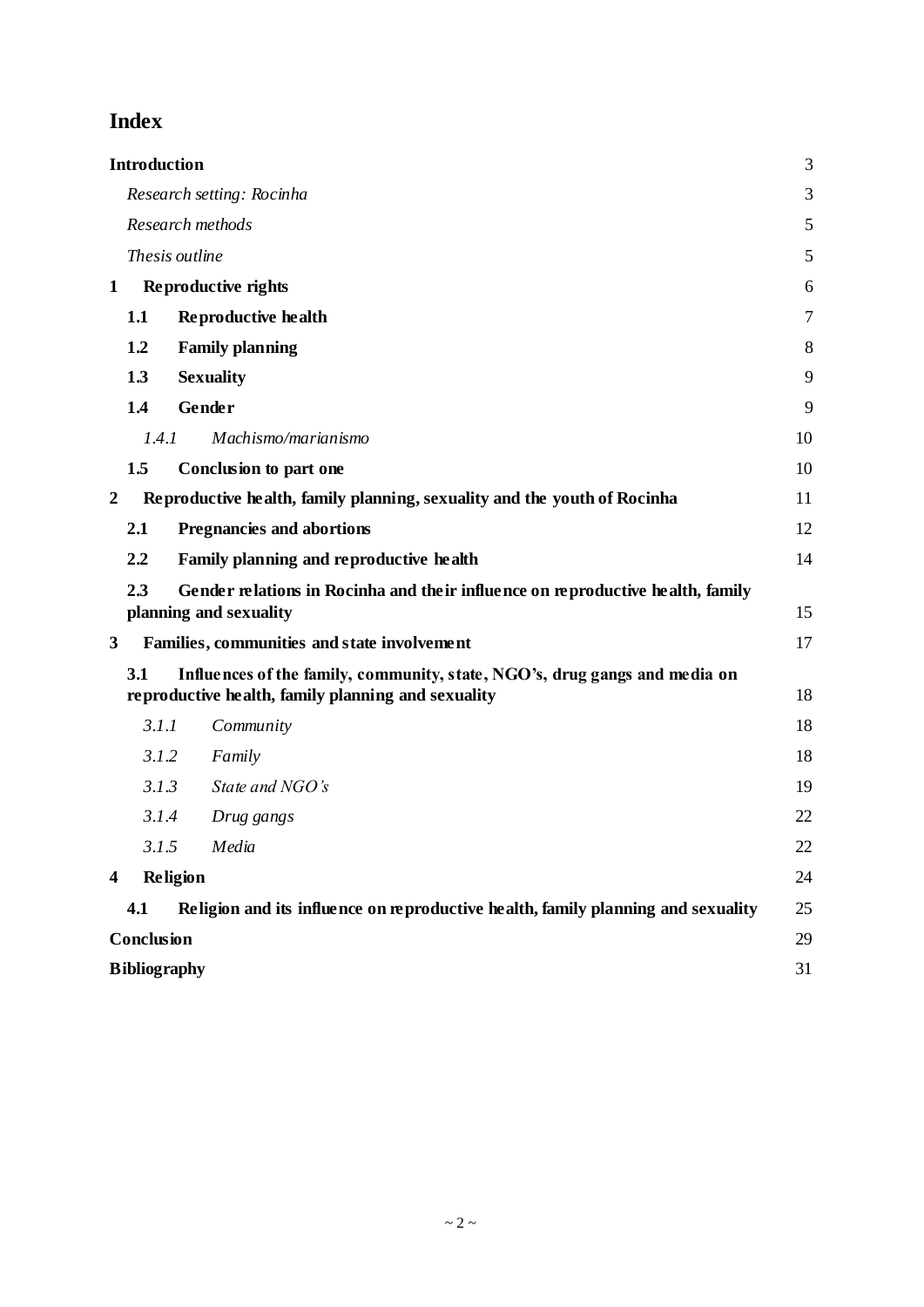#### **Introduction**

Reproduction lies at the core of life, but interestingly enough reproductive rights have only been on the agenda of important international institutions since the late 1970"s. To have reproductive rights means that women and men combined, share the right to (reproductive) health care, the right to decide if and when they would like to have children, the right to decide the number of children they would like to have, the right to protect themselves against diseases, etc.

These rights may seem normal to most Westerners, but they aren't normal for many other people in the world. The reasons for this can be found many different areas like culture, gender relations, state policies, family, community, etc. For instance, Hartmann (1987, p. 7) states that in most third world countries, having lots of children means security. They can provide for you in times of need and make an important contribution to the household economy. But is this truly the case? Is having lots of children always a conscious decision or does it also have something to do with a lack of information, a lack of autonomy on the part of women and a lack of health services? These questions interest me greatly and that"s why I decided base my research on the combination of the topic of reproductive rights with the location I planned to go to: the *favela* Rocinha in Rio de Janeiro, Brazil. This combination led me to the question: "What are the practices and perceptions of young women and men in Rocinha, Rio de Janeiro on the issues of sexuality, family planning and reproductive health and what are the factors that influence these practices and perceptions?"

In order to formulate a complete answer to this question I have not only taken a deeper look at the main concepts of reproductive rights, family planning and reproductive health but also at: HIV/AIDS, religion, the role of NGO"s, gender, masculinity, femininity, machismo, marianismo and state policies regarding reproductive health and family planning.

#### *Research setting: Rocinha*

As mentioned, my four months of research (from the  $3<sup>rd</sup>$  of February until the  $1<sup>st</sup>$  of June) have taken place in Rocinha, Rio de Janeiro. I combined my research with voluntary work for the Two Brothers Foundation. This voluntary work consisted of teaching English to children, adolescents and adults. In my proposal I mentioned that there would possibly be opportunities to set up workshops or activities of my own. I"m sad to say that I did not get a chance to do this but that hasn"t made my experience any less meaningful. The work in general meant direct contact with *favela* residents and therefore part of my research population.

The foundation had arranged for me to stay in the *favela*. One of the advantages of this was that it gave me an opportunity to see firsthand how people in *favelas* live. It also meant that I was not simply an outsider who only came into the *favela* to pry into other people"s lives, but I was part of the community and developed relations with the people there. The fact that I worked for the 2 bros. foundation also contributed to my safety during my stay. This too comes back to the fact that people knew that I wasn"t simply an outsider but that I belonged to the foundation (which is a respected part of the community).

To get a better understanding of Rocinha and the people who live there, I would like to give some information about the context in which my research took place. In discussions about Brazil, inequality and poverty occupy prominent places. One of the most visible consequences of this inequality and poverty are the large *favelas*<sup>1</sup> that have emerged around Brazil's major cities. Rio de Janeiro now has more than 600 *favelas* in and around the city. Some of these

 $\overline{a}$ 

<sup>&</sup>lt;sup>1</sup> Favelas are the Brazilian equivalent of shanty towns.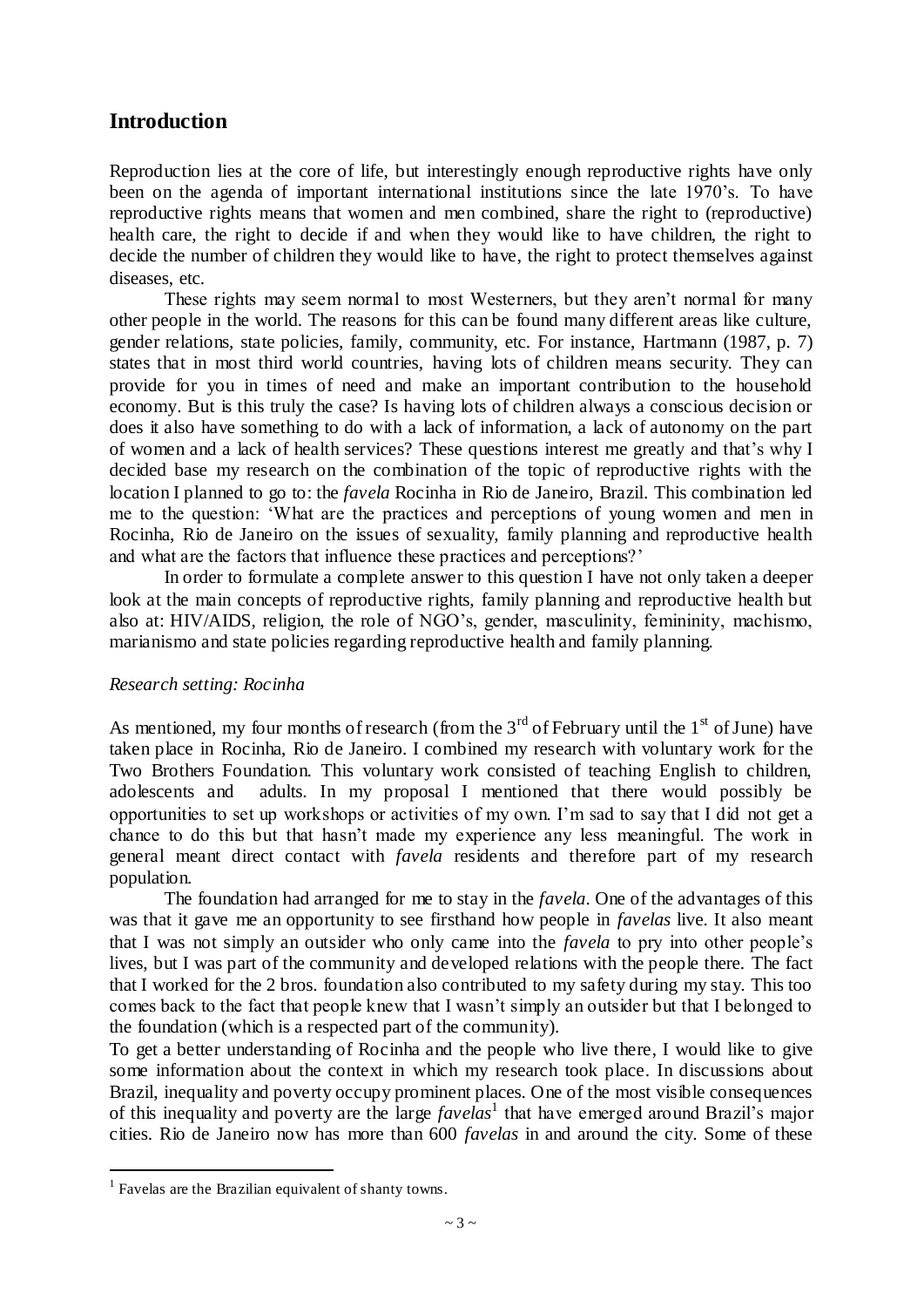*favelas* have merged to form "complexes" of communities across adjacent hillsides. Each of these is the size of a large Brazilian city and the largest (Rocinha, Jacarezinho, Complexo do Alemão and Complexo de Maré) have a combined population of more than half a million (Perlman, 2004, p. 107). The *favelas* are often situated right next to wealthier areas. Rocinha for instance, lies in between the neighborhoods of Gávea and São Conrado, the latter being the wealthiest neighborhood of Rio.

Exclusion and discrimination is part of daily life for *favela* residents. They are seen and treated as second class citizens. Living in a *favela* means that you will have fewer opportunities on the job market and people therefore struggle to provide for themselves and their families.

The *favelas* of Rio de Janeiro are infamous for their drug related violence. Zaluar (2004, pp. 146-147) states that illegal drug trafficking wasn"t a major problem in Rio de Janeiro until the late 1970's. It was then that cocaine started to be trafficked on a larger scale. International cartels chose new drug routes to send cargoes to Europe and the United States. This meant that the drugs passed through many Brazilian cities, creating new markets on their way. The drug trade changed dramatically and became more and more violent. According to UN statistics nearly 50.000 people were shot dead between 1980 and 2000 (Neate, 2006).

As mentioned, the *favela* Rocinha served as the background for my research. It's said to be the largest *favela* in Brazil and estimations on inhabitants run anywhere from 150.000 to 300.000. Its history began in the 1920"s when the first clusters of shacks were noticed and it experienced its largest growth in the 1950"s and 1960"s. Nowadays almost all the houses are made of brick or concrete and most of them have basic sanitation, plumbing and electricity. Because of its size, Rocinha is divided into approximately 21 different neighborhoods with names such as Ropa Suja (dirty clothes), Nove-Nove (nine-nine), etc

Rocinha is a very busy and a very economically active place. There are lots of small shops and you can pretty much get anything you need right there in the *favela*. There are supermarkets, drugstores, clothing shops, opticians, jewelers, etc. There are also different restaurants (even one where you can eat sushi) and bars and there are always people out on the streets, day or night.

Because of the main road that runs right through the *favela*, Rocinha has buses and vans running through it. There are also companies that have guys riding around on motorbikes (*mototaxis*) that can take you to pretty much any place in- and outside the *favela*.

Due to its location and its size, Rocinha has had its fair share of attention in the past and is set to get more attention in the future. Probably the best example of this is the Programa de Aceleração do Crescimento (PAC) which has rewarded Rocinha with a sum of more than 175 million Reais (app. 65 million euros). The money is to be invested in housing projects, a new health clinic, a swimming pool, a new bridge that crosses the main road outside the *favela* and a number of other projects.

Sadly Rocinha has its share of problems as well, drugs being one of the biggest ones. The drug gang that has control over the *favela* is called *Amigos dos Amigos* and they are in charge of the drug trade inside the *favela*. Nowadays, drug trade and violence seem inseparable. The gang is armed to the teeth and they are not afraid of using their weapons. They carry them around wherever they go and there hasn"t been a day gone by without me seeing at least one gun. The saddest thing is that you become used to them being there. It kind of becomes normal.

One of the examples of drug related violence that I myself experienced were shootouts between the gang and the police during a number of police raids. On a couple of occasions, the family I stayed with warned me and my roommates to stay in the house because of the shootings. A very sad result of one of these shootouts was the death of an eleven year old girl who got hit by a stray bullet while she was playing a video game inside her house.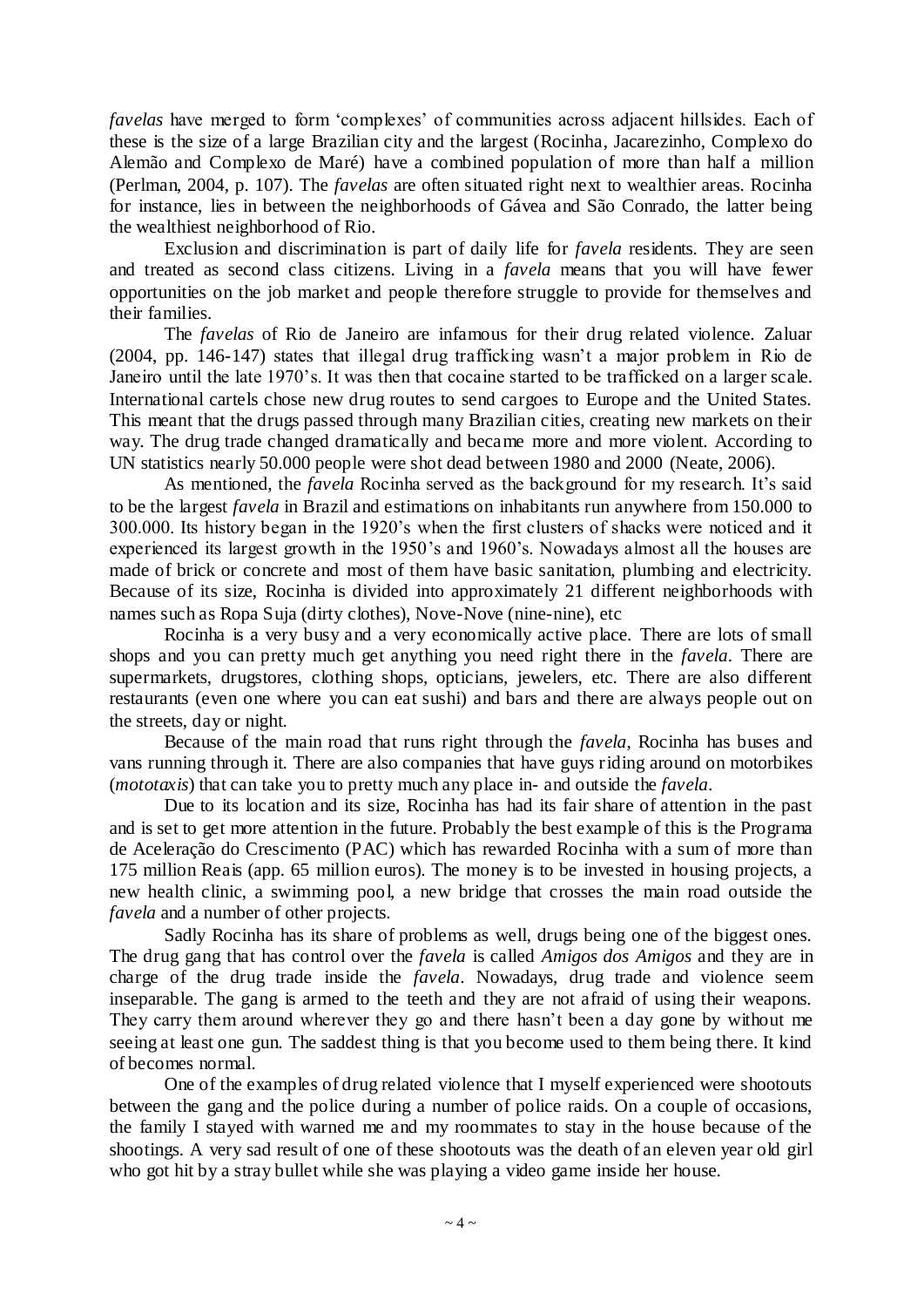However, these episodes of violence do not define Rocinha. Mostly it's just a nice and very lively urban neighborhood. It's poor and has its problems, but that doesn't stop people from trying to make the best of things.

#### *Research methods*

My main methods of research these last four months have been: participant observation, informal conversations, two focus groups and different interviews.

The participant observation included living in the *favela*, participating in daily life, attending family planning classes, attending theater classes and attending a couple of parties (pagode). The participant observation gave me a chance to really see how people live and interact with each other, instead of reading about it in books. It thus provided me with information which would otherwise have been impossible to obtain.

The informal conversations were probably the most important part of my research, together with participant observation. Informal conversations are conversations that you have in an informal setting but people do know that you"re a researcher. These informal conversations allowed me to talk about subjects that people might be reluctant to talk about in a formal setting so this method also provided me with crucial information.

During my research period I organized two different focus groups, one with women and one with men. I would have liked to organize a third focus group with both men and women but this turned out to be impossible due to a lack of time. The focus groups that did take place proved to be useful sources of information. The participants talked freely and responded well to comments that others made. Many of the quotes that I"ve used in this report have come from one of these meetings. However, the names I used are fictional. This is because at the start of each focus group I told the people that were present that I would use the information they gave me but that I wouldn"t mention their names.

Organizing the focus groups taught me two important lessons: to always remind people multiple times that they agreed to come to the meeting and to not let others plan things that you should be planning yourself.

The interviews I held were with representatives of certain institutes such as the state, different churches, NGO"s and the residents associations. For these interviews I made sure that I had certain questions written down but if the conversation took a different, but equally interesting and useful, direction I would stray from this questionnaire.

In total I have spoken to approximately 30 people, some of which I spoke to frequently and some of which I spoke to only once.

#### *Thesis outline*

The thesis will have a slightly unconventional outline. The different sections will follow the topics that were in my research questions but the way the theoretical and empirical parts will be placed are somewhat different than usual.

I will start with some theory surrounding reproductive rights, reproductive health including HIV/AIDS, family planning, sexuality and gender after which I will continue with an empirical section concerning these topics. Next there will be another theoretical section on family, community and state influences and this section will be followed by an empirical section regarding these subjects. After this I will continue with a theoretical piece on religion. The reason why I don"t include religion into the family/community/state section is because this is such a large piece that it deserves its own section. The thesis will be completed with a conclusion that will combine the most important research results and thereby formulate an answer to the main research question.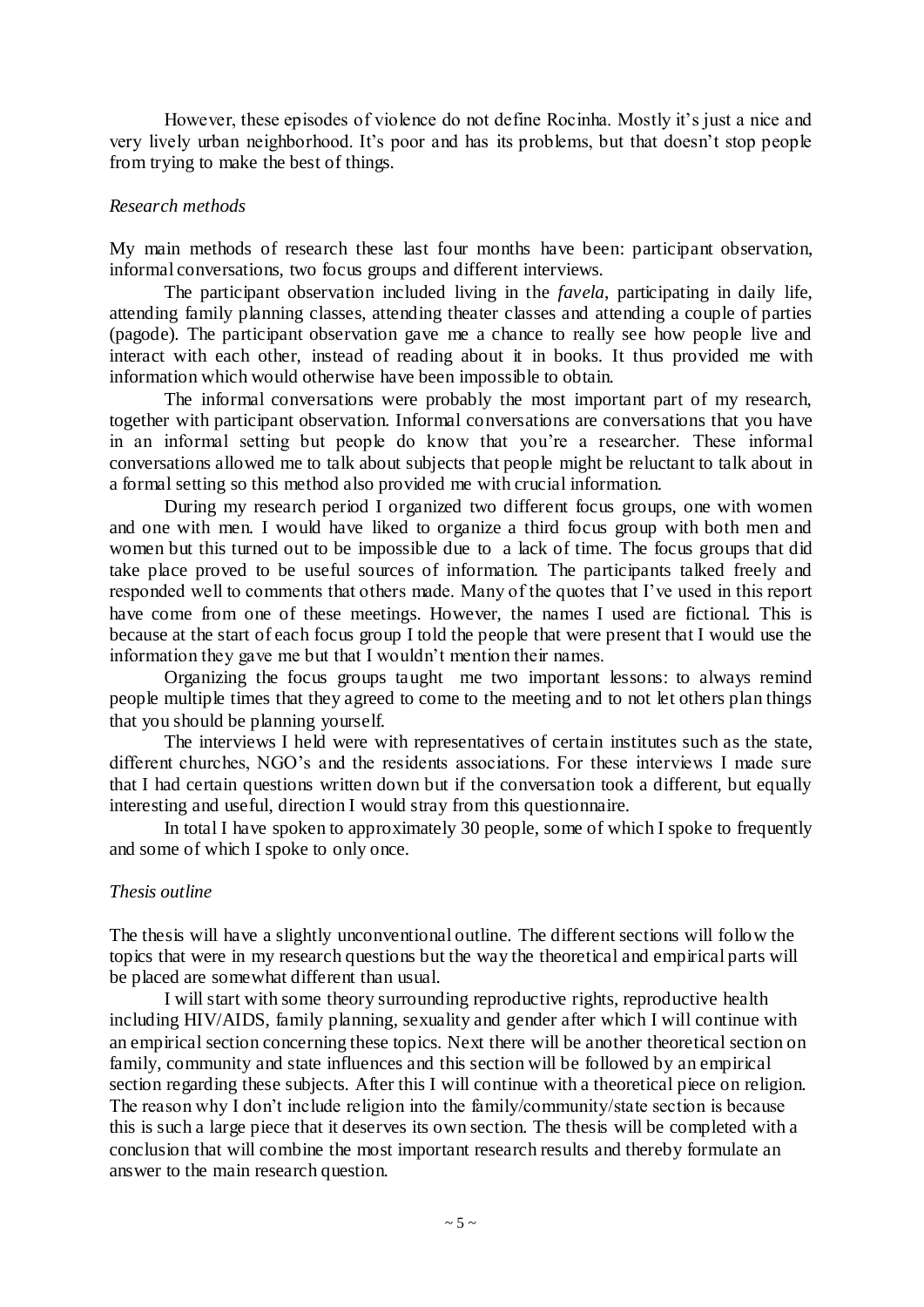## **1 Reproductive rights**

In a world where human rights are on top of many organizations' agenda's, reproductive rights take up an important part of the discussion. The concept of reproductive rights is a very broad one and I will therefore present a few statements regarding the subject that have been made by two renowned international organizations: Amnesty International and the United Nations.

According to Amnesty International USA, having reproductive rights means that: "an individual has access to sexual and reproductive healthcare and has autonomy in sexual and reproductive decision making" (Amnesty International USA, n.y.).

The United Nations give reproductive rights an extra dimension by stating that individuals need to be able to exercise control over their sexual and reproductive lives in order to attain the goals of sustainable and equitable development. According to them, this includes the following rights (United Nations Population Fund, n.y.): "the right to reproductive health as a component of overall health (throughout the life cycle, for both men and women)", "the right to reproductive decision-making, including voluntary choice in marriage, family formation and determination of the number, timing and spacing of one's children and the right to have access to the information and means needed to exercise voluntary choice", "the right to equality and equity for men and women, to enable individuals to make free and informed choices in all spheres of life, free from discrimination based on gender" and last but not least the right to "sexual and reproductive security, including freedom from sexual violence and coercion, and the right to privacy".

As we can see the issue of reproductive rights isn"t limited to women having control over their own body and their own sexuality. A number of other important topics can be linked to the subject, such as: gender relations, poverty, education, health care etc. According to Gutierrez (2004, p. 21), sexual and reproductive rights should be seen from three perspectives: "as a matter of public health, because the state should guarantee both absolute respect for private decisions and the material conditions for its implementation; as a matter of social inequality, because while the lack of policies and legislation affect all women, it has lethal effects of poor women; and as a matter of citizenship and democracy, because it empowers women for decision making".

Various reproductive rights have been incorporated in the Convention on the Elimination of All Forms of Discrimination Against Women (CEDAW), which is one of six UN Conventions that have been widely ratified and monitored. The six conventions of the UN system form the legal core of the human rights system. CEDAW was designed in 1979 and it emphasizes equal rights for men and women and explicitly prohibits discrimination on the basis of sex (Engle Merry, 2006, pp. 73-74). After ratification, CEDAW is legally binding (Engle Merry, 2006, p. 89). Also, in 1994 and 1995 the UN organized two large conferences in Cairo and Beijing, where they focused on different reproductive rights stating that they were an intrinsic part of women"s rights as a whole (Cook & Fathalla, 1996).

The conclusion that can be drawn from the different statements and quotes presented is that there are a number of issues that are at the basis of reproductive rights. These issues are: "every person should be allowed to make their own decisions regarding reproductive issues" and "every person should have access to health care and the government is ultimately responsible for providing this health care".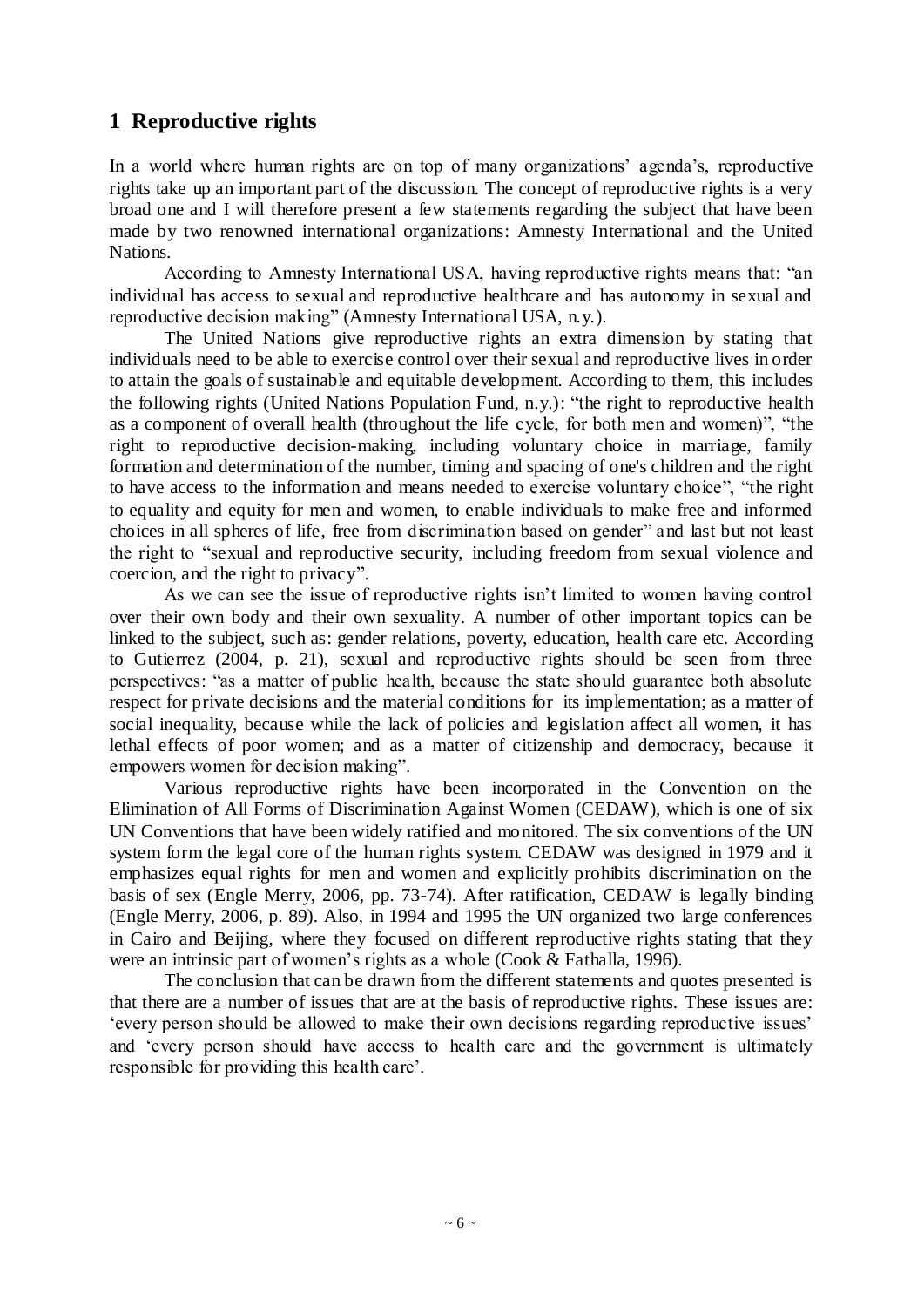#### **1.1 Reproductive health**

Reproductive health could be considered one of the most important reproductive rights. The notion of reproductive health was born in 1994 in Cairo at the UN sponsored population conference. Delegates formally recognized that all aspects of reproductive health, including sexual health, were important for improvement of quality of life for women, children and communities (Glasier & Gulmezoglu, 2006).

Mbizvo and Bassett (1996, p. 84) state that while reproduction should be a dual commitment, in many parts of the world it is seen as the sole responsibility of the woman. She is the one who will not only bear the burden of pregnancy and childbirth, but she will also suffer from negative side effects like excessive child bearing, undiagnosed STD"s (including AIDS) and infertility investigation. They go on by saying that " in all societies today sexual relationships can be a source of pleasure and reproduction as well as a risk to health. This has spurred research into the foundations of sexuality and the gender dynamics that underlie sexual and reproductive health, and into interventions that address the negative health outcomes. Often, community social structures and belief systems, defined and dominated by men, perpetuate gender unbalances which contribute to poor outcomes in reproductive health" (Mbizvo & Bassett, 1996, p. 84). This quote taps into a number of interesting issues but especially the reference to gender is an interesting one. As mentioned earlier, gender is an important part of the entire (reproductive) rights discussion and in understanding gender relations we can begin to understand certain other processes within a society. The concept of gender will therefore be further discussed in different other parts of this thesis.

AIDS and HIV take up an important part of the discussion about reproductive health. According to the AIDS fund of the United Nations (UNAID) there were an estimated 38,6 million people worldwide living with HIV in 2005. An estimated 4.1 million people became newly infected with HIV and an estimated 2.8 million people lost their lives to AIDS. The region most affected by AIDS and HIV is sub-Saharan Africa. In 2005 more than 24 million people in that region were living with the disease and an estimated 2.7 million people were newly affected (UNAIDS, n.y.).

In Latin America the effects of AIDS and HIV are far less extensive but in 2005 there were still an estimated 1.6 million people living with the disease and an estimated 140.000 people were newly infected. Over one third of HIV infected people in Latin Ame rica live in Brazil. At first the disease mainly affected men who have sex with men and injecting drug users. Nowadays, the epidemic has grown more heterogeneous and heterosexual transmission is responsible for a growing share of HIV infections. The Brazilian government has strongly supported the fight against AIDS and they"ve provided free treatment through the national health care system. Currently more than 180.000 people have access to this treatment (UNAIDS, n.y.). However, Juarez and Castro Martín (2006, p. 33) describe how the Brazilian government only distributes free condoms as part of the action plan against HIV/AIDS to people that are registered at health clinics and who have had a medical examination. So although the Brazilian government is very active on the subject of HIV/AIDS prevention, they will not reach the entire population with their programs.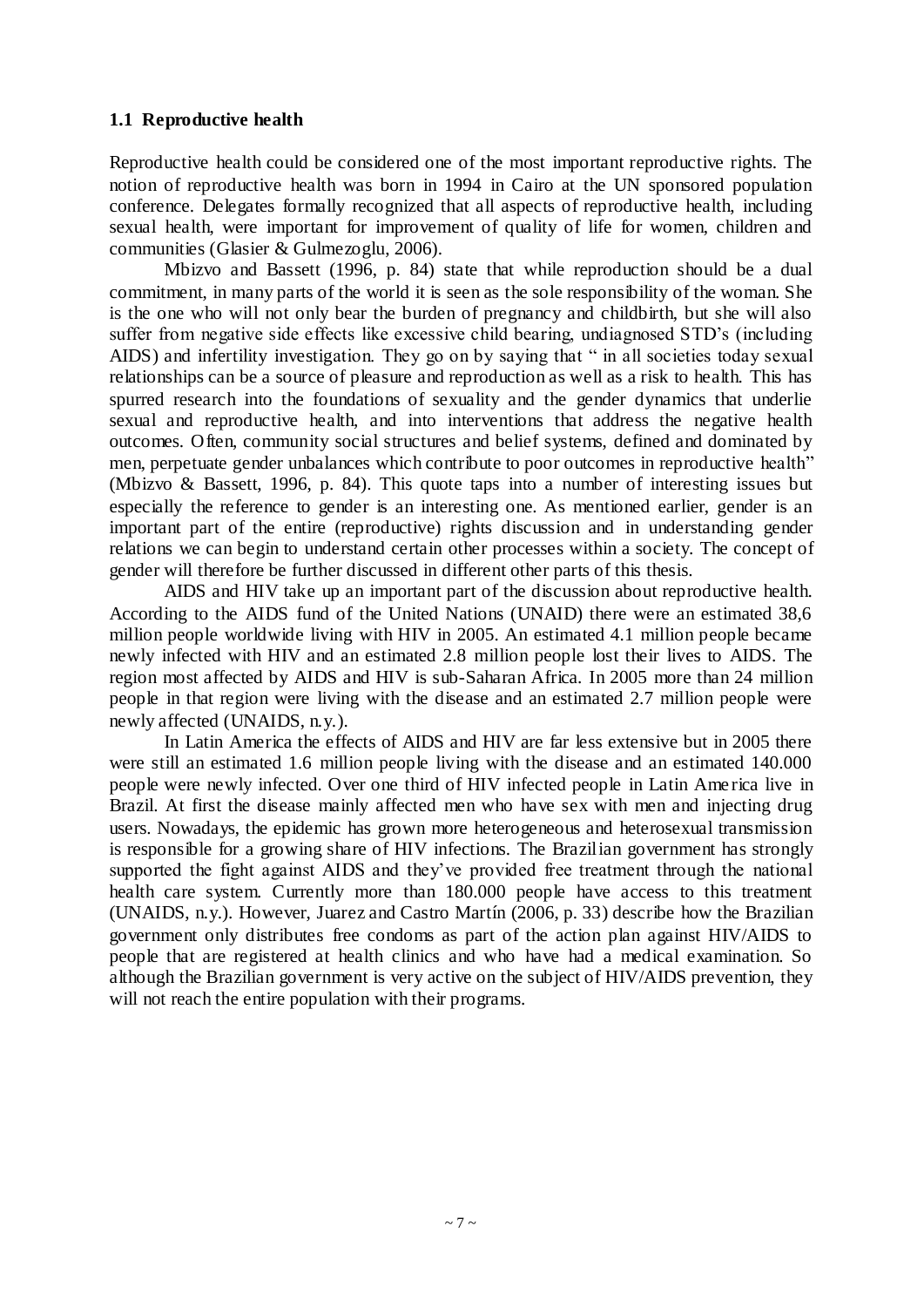#### **1.2 Family planning**

 $\overline{a}$ 

Family planning, the right for both men and women to decide if, when and how many children they would like to have, is another important reproductive right. But just as the right to reproductive health, the right to plan your own family is also something that cannot always be taken for granted.

The concept of family planning is influenced by many things such as power relations inside and outside the household, gender, religion, education, availability of reproductive health care services and politics. Over the years governments worldwide have tried to implement family planning programs in order to influence the population growth in certain areas. Famous example of course is China, with their one-child policy which promotes couples having only one child in rural and urban areas<sup>2</sup>.

According to Hartmann (1987, p. xiii) the philosophy of population control in the 1960"s, the 1970"s and the 1980"s rested upon three basic assumptions: "Rapid population growth is a primary cause of the Third World"s development problems, notably hunger, environmental destruction, economic stagnation and political instability", "People must be persuaded or, if necessary, forced to have fewer children without fundamentally improving the impoverished conditions in which they live" and "Given the right combination of finance, personnel, technology and western management techniques, birth control services can be "delivered" to Third World women in a top-down fashion and in the absence of basic health care systems. In both the development and promotion of contraceptives, preventing pregnancy should take precedence over health and safety concerns".

Hartmann believes that when the overriding goal of family planning programs is to reduce population growth rather than to expand women's right to choice the results are often detrimental to women's health and well-being and even ineffective (Hartmann, 1987, p. xiv).

Although Hartmann"s book is rather dated the philosophy of population control hasn"t changed. According to Seltzer (2002, p. 14) "the consensus among most governments of developing countries is that rapid population growth and high fertility are detrimental to development, and most have policies that favor lower rates of population growth and lower fertility". For instance, the government policy in Peru is to provide all Peruvian women with a free family planning program. Contraceptives can be obtained for free or at minimal cost. Still, the availability of these contraceptive methods doesn't automatically mean that they are frequently used. To use the example of Peru again, condom use is not wide spread because it is linked to sex with prostitutes (Olthoff, 2006, p. 158).

In Brazil, official policy states that all families have a right to public family planning services and various reversible contraceptive methods and sterilization (male and female). Yet in practice, women have few choices in what type of birth control they would like to use (Chelekis, n.y., p. 3). This is partly due to the limited access to health care in many parts of the country. Other reasons are certain doctors who see women as unfit to decide which type of birth control they would like to use and a medical culture that favors surgical and invasive methods which means that women are encouraged to get their "tubes tied" (Grilo Diniz, de Mello e Souza, & Portella, 1998, p. 60).

 $2^2$  Couples in rural areas are allowed to have a second child if the first is female or disabled but this second child is subject to birth spacing which means that there has to be a certain number of years between two children in the same family. Additional children that do not fall in the previous mentioned category will result in large fines which means that families will either have to pay large sums of money or might be denied bonuses at their workplace (Family Planning in China, 1995).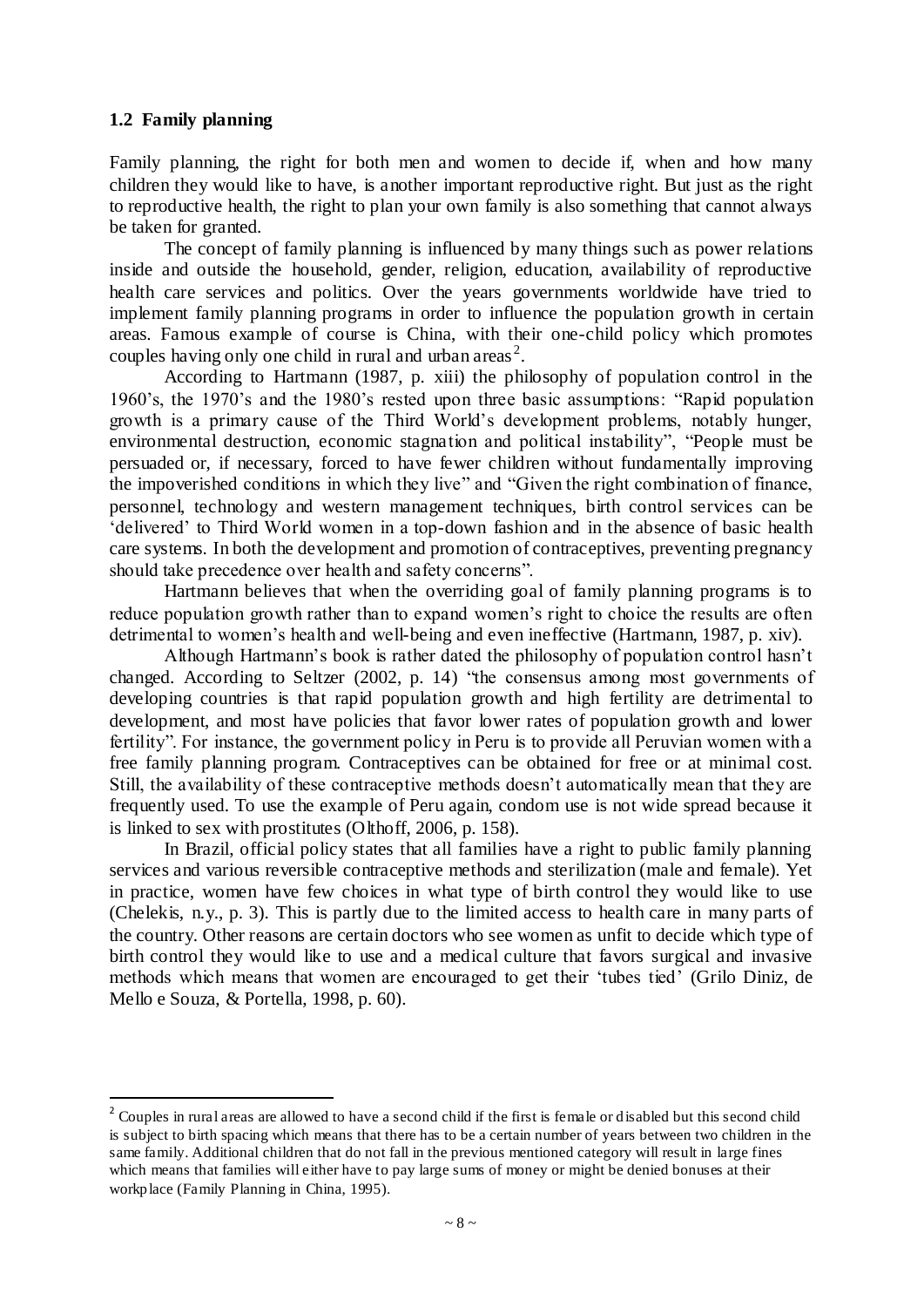#### **1.3 Sexuality**

Discussions on reproductive health and family planning wouldn't be necessary if it wasn't for sexuality. Sexuality refers to the way people experience and express themselves as sexual beings but to say that sexuality is just an expression of biological urges would be an over simplification. Sexuality could, and should, be discussed while taking into account issues such as culture, politics, legal aspects, morality, religion, gender and powerstructures in a society because in any social context, the creation of a sexual universe is essentially linked to the structures of power (Parker, 1991).

Gender (which will be further discussed in the next section) is arguably one of the most important factors when it comes to sexuality. In most human cultures one can find what is called a gender hierarchy. Around this gender hierarchy a system of meanings has been built up that determines the distinctions between masculinity and femininity, activity and passivity, domination and submission etc. (Parker, 1991, pp. 65-66). These distinctions in turn have their influence on sex/sexuality.

Rubin (1996, p. 111) states: "Sex is sex, but what counts as sex is equally culturally determined and obtained. Every society has a sex/gender system, a set of arrangements by which the biological raw material of human sex and procreation is shaped by human social intervention and satisfied in a conventional manner, no matter how bizarre some of the conventions may be." What she means by this is that for every expression of human sexual behavior, there's a category in which it can be put and which explains, to some extent, (the reasons for) this behavior.

One example to clarify the statements above is the practice of men sleeping with men without calling it homosexuality. Smallman (2007, p. 6) claims that western societies normally think of two main sexual identities: either you're homosexual or you're heterosexual. However, he states that because of *machismo* (which will be further discusses in the next part) there"s a third identity present in Latin America: men having sex with other men while claiming to be heterosexual. He explains: "Homophobia is an aspect of *machismo* that denigrates all aspects of femininity in a man. Being gay is equated with being passive. This entails a different conception of sexuality. Men are not necessarily thought of as being gay if they assume the dominant role in the sex act." This example clearly demonstrates the gender hierarchy that exists in, in this case, Latin American society. A man can still see himself as a true heterosexual man as long as he displays all the features that are recognized as being truly masculine (taking control, being dominant, etc.).

### **1.4 Gender**

Each of the previously mentioned subjects is tightly linked to gender. When defining reproductive rights it"s important to realize that it has a lot to do with the value that is placed upon men and women. And that is where gender comes in. Gender stands for the differences between men and women, not on a biological level but on a social and cultural level. Some definitions are:

"Gender normally refers solely to behavioral, social and psychological characteristics of men and women" (Pryzgoda & Chrisler, 2004, p. 553).

"Gender can be described as a social construction of beliefs, images and preconceptions about masculinity and femininity and the expectations and rules of conduct for both men and women that go along with that. Gender, in contrast to sex, is not static but culturally determined" (K.U. Leuven, 2000)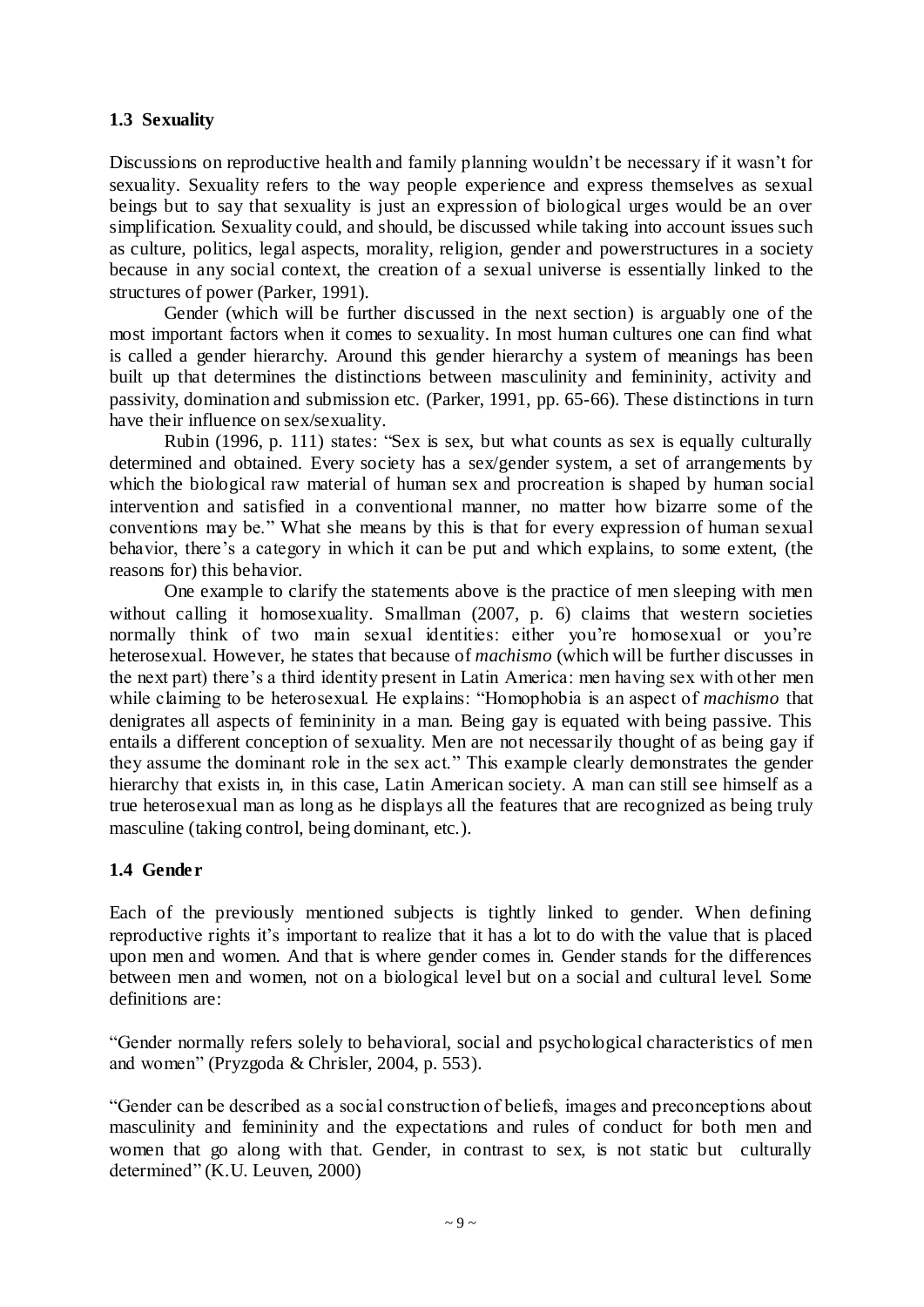In Brazil, the construction of gender, and therefore the interpretations of masculinity and femininity and how men and women should relate to one another, has been hugely affected by a patriarchal ideology. In this patriarchal ideology the man is superior and the woman inferior and as a result the man has unquestioned domination. The present-day gender relations aren"t as black and white, but still this patriarchal ideology should be seen as an important foundation for contemporary Brazilian thought on gender relations (Parker, 1991, pp. 30-35).

#### *1.4.1 Machismo/marianismo*

A concept that connects to this patriarchal ideology is *machismo* and this *machismo* is one of the most important expressions of gender in Latin America and is therefore important for concepts such as reproductive rights and sexuality.

It is usually believed that *machismo* revolves around obtaining power and control over women. Yet Lancaster (1992, pp. 235-237) states that *machismo* is not exclusively or even primarily a way to express power relations between men and women. It is a way to express power relations between men. Just like drinking, gambling, taking risks, giving your opinion and fighting, conquering women is something that is done with two audiences in mind. The first audience is other men, to whom you have to constantly prove your own masculinity. The second audience is you yourself, because you have to prove your masculinity to yourself as well. *Machismo* then becomes a way to determine your masculinity through active instead of passive behavior. But *machismo* is not only something men impose on women. Chant & Craske (2003, pp. 14-16) describe how recent studies on *machismo* show that women"s expectations on how their men should behave only enforce the concept. So to a certain extent, *machismo* is expected by women.

When it comes to machismo, Brazil is no different from other parts in Latin America. The macho figure is called *machão* and according to Parker (1991, p. 44) he "embodies the values traditionally associated with the male role in Brazilian culture: force and power, violence and aggression and virility and sexual potency". The *machão*, combined with the figure of the father (who, in his turn, is defined by dominance), provide an ideal of what the modern man should be.

The feminine counterpart to *machismo* is called *marianismo*. Within *marianismo* women are compared to the virgin Mary, who suffered in silence. So women"s suffering is made into something holy by saying that women are morally and religiously superior to men and therefore have an endless capacity to endure pain and suffering. While the husband is expected to behave badly, come and go as he pleases, get drunk and treat his wife as his servant, the woman is expected to accept this out of the name of *marianismo* (Ehlers, 2000, pp. 152-153).

#### **1.5 Conclusion to part one**

This first part of the thesis has discussed reproductive rights, reproductive health, sexuality and gender. It has shown that reproductive rights include an array of topics but two of the most significant would have to be reproductive health and family planning. However, these issues wouldn"t be of importance if it wasn"t for sex and sexuality. Throughout this first part it has also become clear that gender is one of the most influential factors on all of these topics. The next section will discuss the views of the young men and women living in Rocinha on these topics.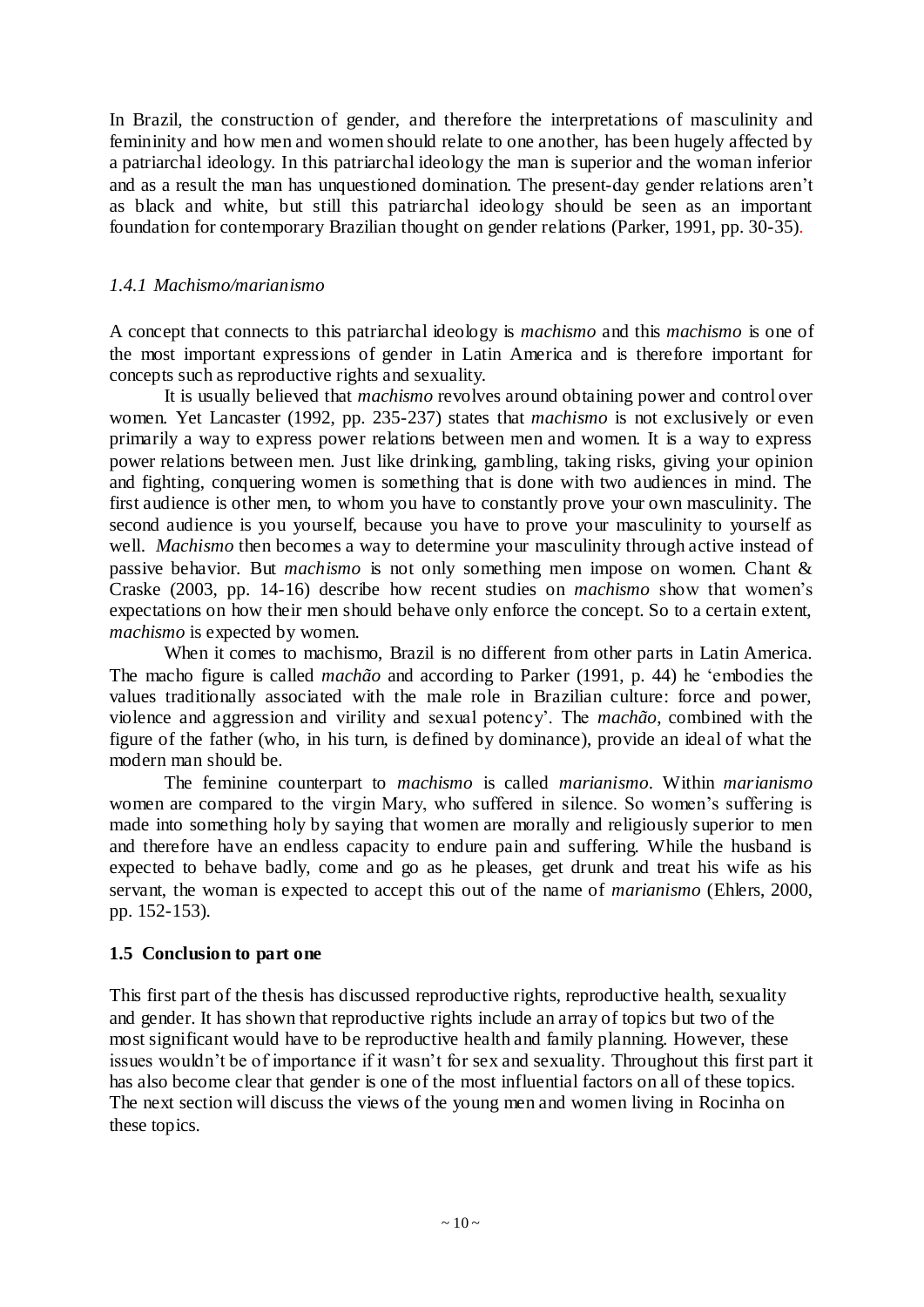## **2 Reproductive health, family planning, sexuality and the youth of Rocinha**

"Brazilians love to love". If there"s one quote that has stuck with me throughout my research this would be it. Brazilians love to love. And this "love for loving" is visible in many different ways. One is the rapidness with which 'emotions' are shared. Men are very vocal about their feelings and they will tell you that they love you and that they want to be with you on the first day that they meet you. To give extra power to their supposed love for you they will talk about your future together and ask you to be the mother of their children, all within a matter of days/weeks. When asked about a partner it doesn"t matter whether you confirm or deny their existence. If you deny there is no apparent reason not to get together and if you confirm the reply is: "but he"s not here now, is he?"

Another result of the "love for loving" is that people might love more than one person at a time. Almost every woman I have spoken to has expressed the fact that Brazilian men cheat. Frequently. And that men in Rocinha are no different. They also admit that women might cheat but that they are smarter about it and are less likely to get caught. And that they don"t do it as frequently as men do.

During the focus groups I held with both men and women I asked them about their views on the other sex. The results are interesting. In the answers that the women gave, the emphasis lies on the fact that men are unreliable. Men cheat on you, they will leave you when they feel like it, they can be violent with you and they don"t take the responsibility that they should take in a relationship or after, when there are kids involved. So they tend to not have a very positive view on men and generally just don"t expect that much from men, or from relationships for that matter. They also commented on the clear double standard that exists. Maria says:

"A woman will never keep a man to herself. A man goes out and gets together with multiple women on the same night. Imagine a woman doing the same. What people will think. You always have to deal with what other people think. A man will always be able to do more than a woman.'

Vivienne adds:

"If a woman sleeps with more than one man, she is seen as a *piranha* (a slut). If a man sleeps with more than one woman he earns the name of *pegador* (roughly translates as conqueror) […] A woman, no. She is subject to the stigma and she gets more criticism than she deserves".

When asked about their opinion on women (what comes to mind first when they think about women) the men that participated in the focus group said that they believed that women are much more open when it comes to talking about sex. From the things that were said and the comments that were made I could tell that they tend to believe that women hold the power in sexual relationships. One of the quotes that best describes this point of view is one made by Paulo:

"Do you know what a woman needs to do to excite a man? She only has to be present.'

This quote suggests that women use their sensuality and sexuality to seduce men and men are just helpless puppets. Another thing that sparked an interesting dialogue was the comment about it being clear when a woman wants more than just friendship. According to all men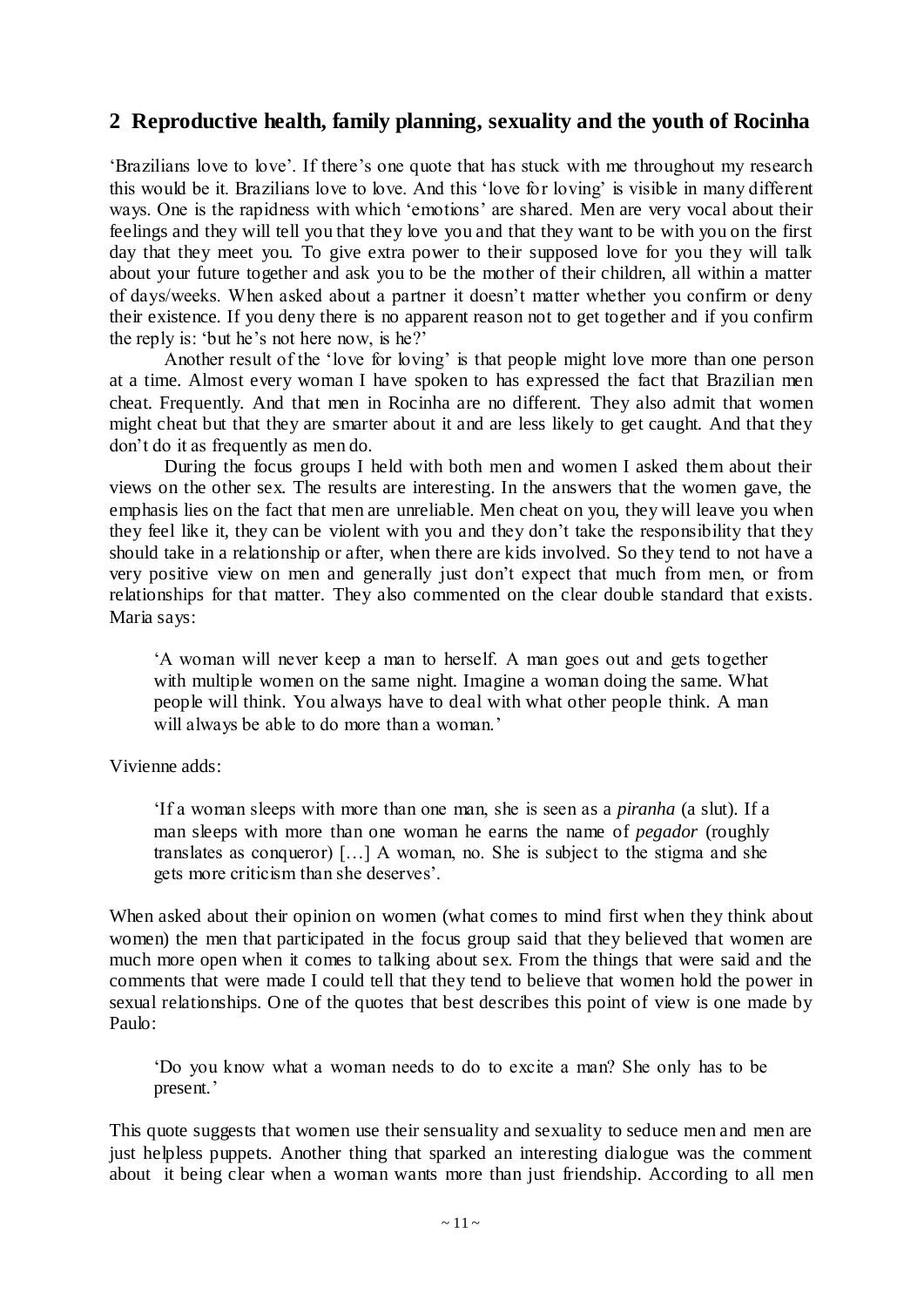you can tell by the way she talks, the way she behaves and the way that she dresses. Women who wear miniskirts, tube tops or just shorts with a bikini display a certain lack of education (in Brazil the word education (*educação*) is not only used for schooling but also to describe the way people are raised, the values people have etc.). They also attribute sensual behavior to a lack of (school) education. Because many women only finish high school and therefore have no diploma"s to fall back on, they use their beauty and their sexuality as a way to get validation and some men are more than happy to comply.

#### **2.1 Pregnancies and abortions**

A subject that undoubtedly comes up when discussing sex and sexuality is pregnancies. What I found interesting during my research was the fact that people frequently ask you if you have children or not. Sometimes even before they ask you whether or not you have a boyfriend. Apparently, having children from your early twenties onward is very normal and therefore worth asking about. The care for a child, however, is generally seen as a woman's task. A man may be around for a while, but when it comes down to it, the woman is the one that bears the responsibility of raising the child and providing it with a home, food and clothing. During the focus group, Maria had the following to say about this:

"For a man, whether he is married or dating someone, the life he leads today is the life he's always going to lead. For a woman this is different. If she becomes pregnant she will have to take care of the baby".

When the discussion continued Ana said:

"the guys here that have children don"t bother helping out with their kids. They say that it's the woman's job.'

Maria added:

"[…] for some men having children is special but for others it means nothing. They say: "Well, I'm going to pay alimony". But the emotional support, is that not important?"

The women agreed that nowadays, there was no need for young girls getting pregnant by 'mistake'. Especially Sofia was very vocal about this:

"My opinion is this: here in Rocinha, as well as in other places, women get pregnant and have a bunch of kids because they want to. Because we have places that hand out condoms and other birth control methods and it"s all for free, precisely to avoid [pregnancies]".

Ana joins in by saying:

"On Rua 1 there"s a health post, down here there"s a health post, there are many places. There"s the [residents] association."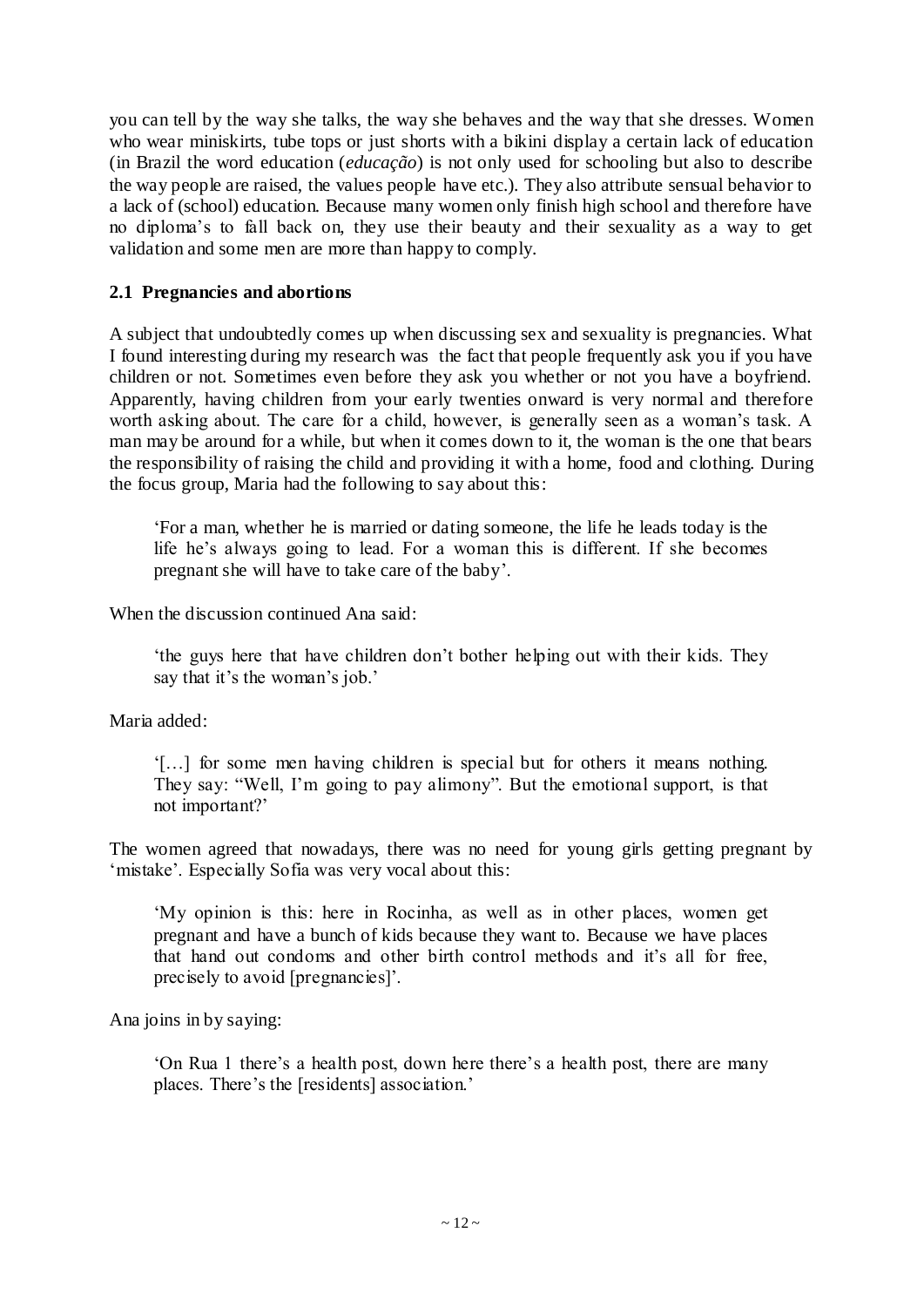And Sofia continues:

"So I believe that is mostly by choice you know? […] Take me for example, I don"t have children. This is rare, people from here not having children. Usually they start [having children] when they"re very young. I"ve had my share of experiences, I've had boyfriends. But I think it has to do with the person. And with respect to the social issue, or the morality or community, I think that these aren"t motives. "I"ve had kids because I didn"t receive any information to prevent pregnancies". Ah, for the love of God. In school this subject is discussed. Ok, sometimes you don't have a mother or a father who can discuss these issues with you, but you"d have somebody in your family or a friend to inform you [….]."

This being said, it can be intimidating to walk into a health post or the residents association and ask about condoms or other types of birth control, especially for women. There"s a big chance that there will be people there that know you or your family and often times you don"t want the whole world to know that you"re sexually active. The alternative to free birth control is buying condoms in pharmacies but this also requires a certain degree of courage.

The men's point of view on pregnancies differed greatly from the women's. They believed that young women getting pregnant was due to a lack of information and a lack of education. João told me that adolescents do get sexual education in high school but that the teachers are free to decide on the topics they would like to discuss in these classes. The quality of education therefore differs from school to school. Another interesting point is that they too have a tendency to describe women as being the ones who have to sacrifice things in order to raise their children. Joaquim:

"When a man has seven children he can still make something out of his life but when a woman has seven children her life is pretty much over.'

If this quote displays the general way of thinking, that would imply that men have a much more relaxed way of thinking about having children. After all, there life isn't 'over'. However, the men I spoke to all said that they took having children very seriously and that it wouldn"t be something that they would do on a whim.

When talking about pregnancies you cannot exclude talking about abortions. None of the people that I"ve spoken to has admitted to having had an abortion but most people know somebody that has had one at a certain point in their life. According to a spokesperson of the *prefeitura*, there had been over 1.000.000 illegal abortions in Brazil in 2007. For the *prefeitura*, this is a reason to discuss abortion in their classes as well. At a certain point during the family planning classes the attendants are shown a video that tells the story of a boy and a girl who have had unprotected sex. The girl gets pregnant and tells the boy about it. He starts off by asking her if it"s his and when she tells him this is the case, he says that she can do whatever she wants with it. The girl then decides to take medicine to induce a miscarriage. This fails and she goes to the hospital to get treatment and they abort the baby. After she feels a bit better she has a consultation with a hospital official who informs her that abortions are only legal under some conditions (one of these conditions being that if the life of the mother is in danger the baby can be aborted, which in the end happened to her) and that inducing a miscarriage is the same as attempting an abortion and is therefore punishable by law.

In Rocinha, there has been a clinic where they would perform abortions. Officially it was a clinic that assisted women in giving birth and they performed various other surgical procedures but in reality they mostly performed abortions. The authorities supposedly didn"t know anything about this. The clinic was shut down several years ago because a father had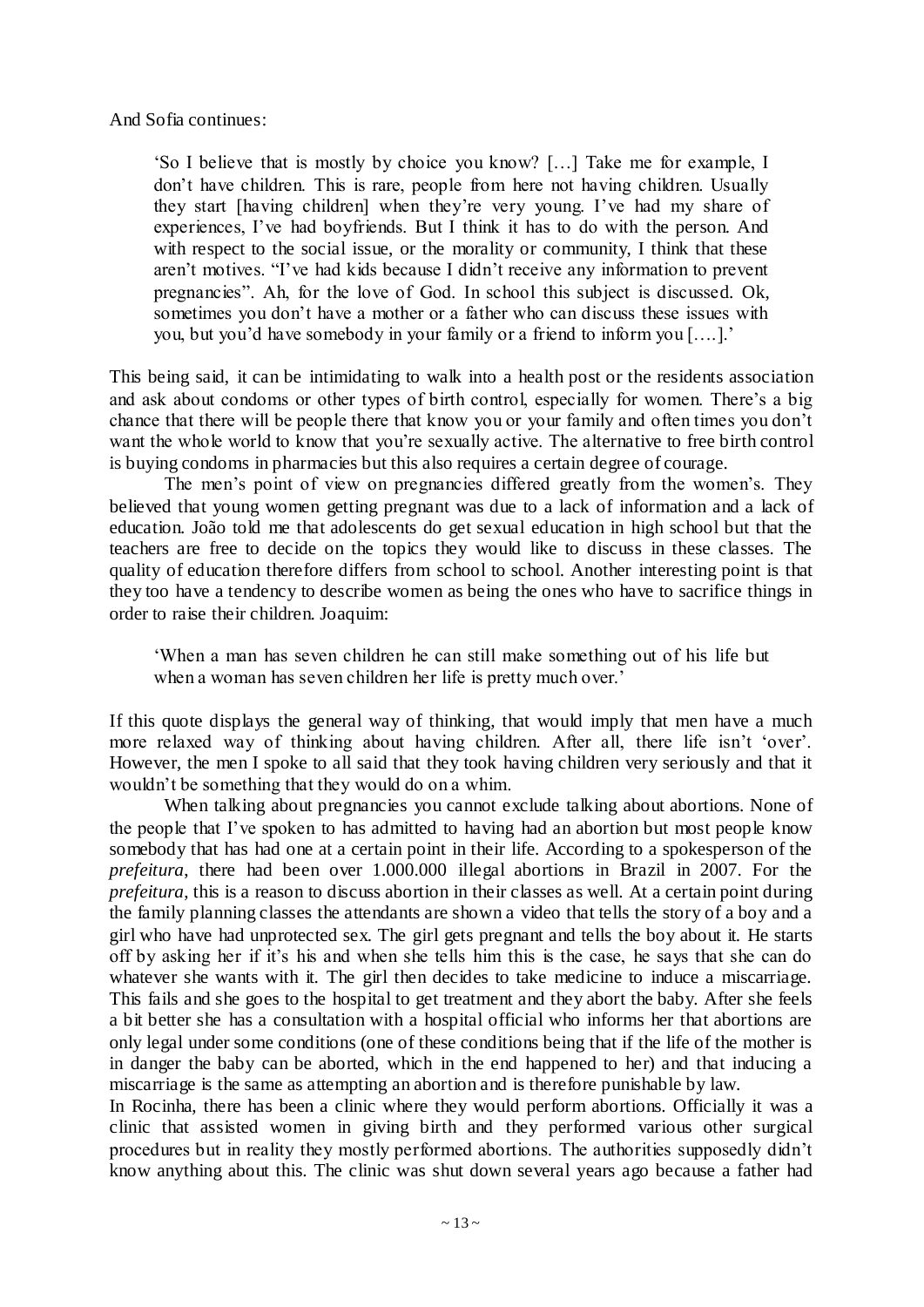taken his 16 year old daughter to get an abortion. Sadly, she died of complications. The father distanced himself from everything and pressed charges against the clinic, saying that his daughter had gone there without him knowing about it. It became a big scandal and the authorities shut the clinic down. According to my sources there has not been another place in the *favela* where women can get an abortion since then. But that doesn´t mean that abortions don´t take place. It seems that women turn to alternative measures when they want to have the pregnancy terminated. One of the ways that is supposedly very common is to either use very heavy medicine (which is bad for pregnant women), a homemade brew that involves cocacola or a tea made of marijuana.

#### **2.2 Family planning and reproductive health**

Young women and men in Rocinha view family planning and reproductive health as being more or less the same. For them, family planning has to do with planning when to have children and reproductive health has a lot to do with preventing pregnancies. Preventing illnesses is also mentioned by some but it is generally less of a concern. Which doesn"t mean that these illnesses don"t exist in Rocinha. It is just that for many young people, pregnancies pose as a bigger threat.

When asked about family planning, all of the participants (both men and women) answered that they would definitely plan having children. Even Maria, who already has two children, said that she had her children because she wanted to have them and that she wouldn't become pregnant again anytime soon. The main reason for planning were economic. They all stressed the fact that you should be financially ready before bringing a child into this world.

When I asked the women about reproductive health and what it means to them, they didn't include issues such as the availability of gynecologists, midwives, clinics, pre-natal care, etc. in their answers. Even illnesses aren"t discussed that much. Instead, they stress the fact that you should use condoms or another type of birth control to avoid unwanted pregnancies. Even in the family planning classes that I attended at the *prefeitura* (which will be discussed further on) the focus on pregnancy prevention was clearly visible. At a certain point during the classes, the attending girls are asked about the birth control method that they are currently using and they are given the option of choosing another method which will be provided for free by the *prefeitura*. During the times that I was present, many girls chose a method that would replace the condom, such as for instance the pill, which shows that their concern isn"t so much getting sick as it is getting pregnant.

As for birth control methods in general, condoms are used most frequently as they are the easiest to obtain. As mentioned before they can either be obtained freely at different health posts or at the residents association or they can be bought at different pharmacies.

During the focus group the women were asked if they would talk to doctors about birth control and if they thought that a doctor would be the right person to turn to with questions. Ana answered that she didn"t have the courage to go and talk to a doctor and that it is easier to talk to friends. Others mentioned that doctors don"t provide the necessary information for women to make an informed decision on what birth control method they should use. In some cases they are even reluctant to prescribe a birth control method at all, especially to women that are younger, stating that they shouldn"t be having sex.

Another thing that was mentioned in the focus group and in different conversations that I had with women, is that most men aren"t a fan of condoms. Maria told us about a conversation she had with her current boyfriend: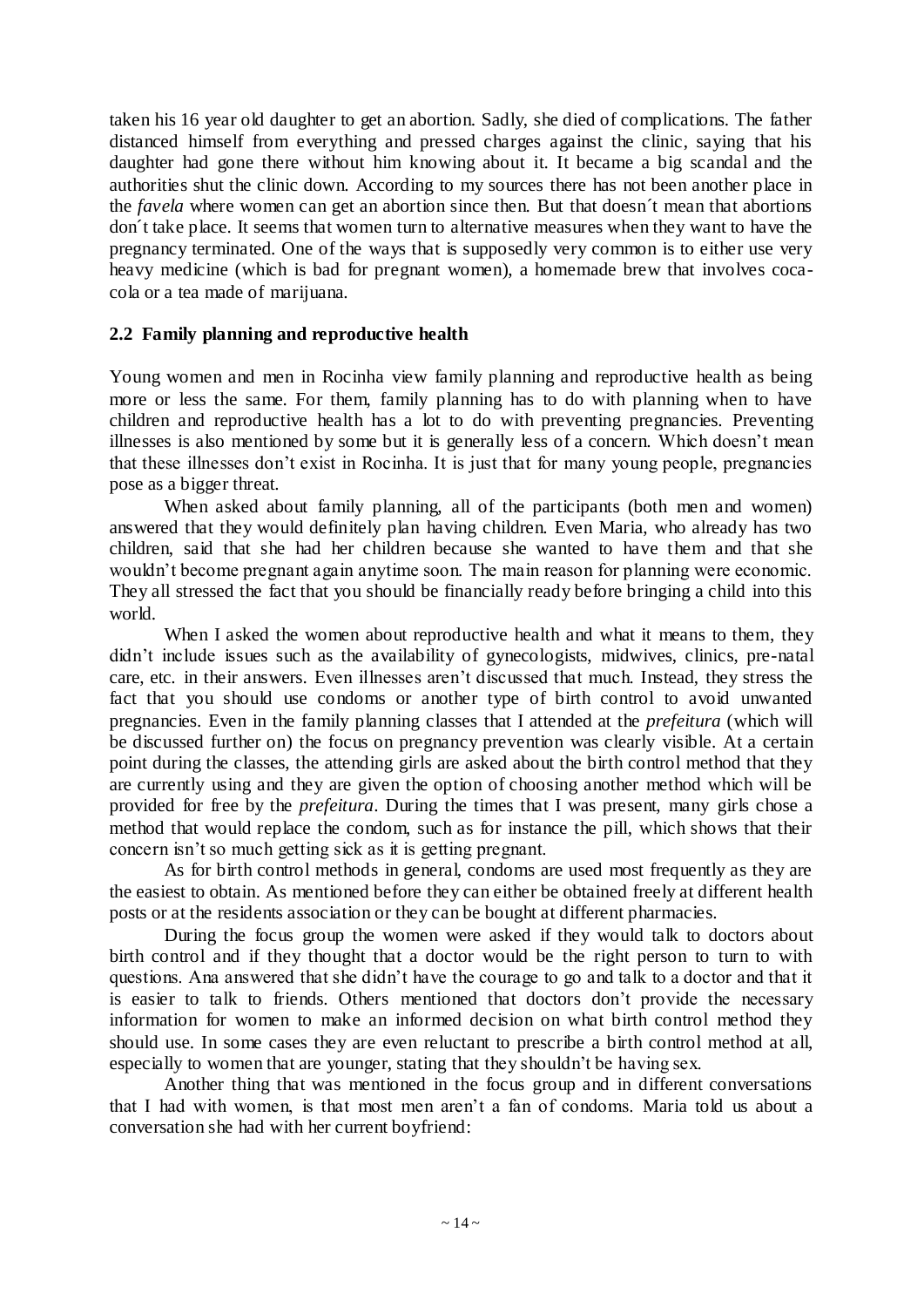"For me, when I got together with my boyfriend for the first time, I wanted to use a condom. He told me that he used them but that he didn"t like them. He compared it to eating an unpeeled banana. But it's not the same, is it. [...] You shouldn"t have shame when you ask for a condom. […] The guy might say: "Wow, do you think that I have AIDS or something like that", but that isn"t it. You are right for asking.'

All the women in the focus group said that they were adamant about using condoms, at least up until a certain point (this point usually being a switch to another birth control method), and if men didn"t want to use them they wouldn"t have sex with them. Whether or not this is truly the case or if they were giving me a politically correct answer is something I cannot say.

However, in my conversations with men, they too stressed the fact of using protection to avoid getting a girl pregnant or becoming sick. But what I could conclude from the things that were said by both men and women, pregnancy prevention is generally seen as a woman"s task and this probably has to do with the previously discussed fact that the care for children is also generally seen as a woman"s task.

#### **2.3 Gender relations in Rocinha and their influence on reproductive health, family planning and sexuality**

Gender relations in Rocinha seem to resemble the gender relations that can be found in other parts of Latin America. When there is a man in the picture, he is the head of the household. He is the one that has the power. And this power might even be visible when the man is not physically present. I have heard stories about men who are locked up in prison but still try to control the actions of their girlfriends/wives. A good example is the story I heard about a girl who had a boyfriend who had been involved in illegal activities and had been sent to jail. When she came to visit him he started questioning her about her whereabouts on a certain day, because people had seen her leaving the house and walking up to another part of the *favela*. This meant that he had people watching her in the *favela* who reported back to him about her whereabouts and he activities.

Interestingly enough, when the subject of power structures inside the household was discussed in the men's focus group, they started out by saying that men are the providers within a household. However, halfway through this conversation they started to talk about women and how they are important as well, according to some even more important than the men. João:

"Often times you hear the comparison of a family to a body. The man is the head of the body and therefore decides where the body goes. Well, the man might be the head, but the woman is the neck and if the neck is broken, the head does very little.'

I"ve also heard many women say that they are the ones that make the decisions inside the home. However, they continue by saying that when they want something or when they want to go out they have to ask their husbands (or their partners), which means that he is the one that is ultimately in control.

Another important factor in gender relations in Rocinha is money (or the lack there of). In many households the man is the only person that works and therefore the only one that makes money. Because of this, he is the one that makes the decisions (and he feels entitled to do so). When women start to work and earn their own money this power shifts. All of a sudden women aren't dependent on their partner anymore and this can create problems.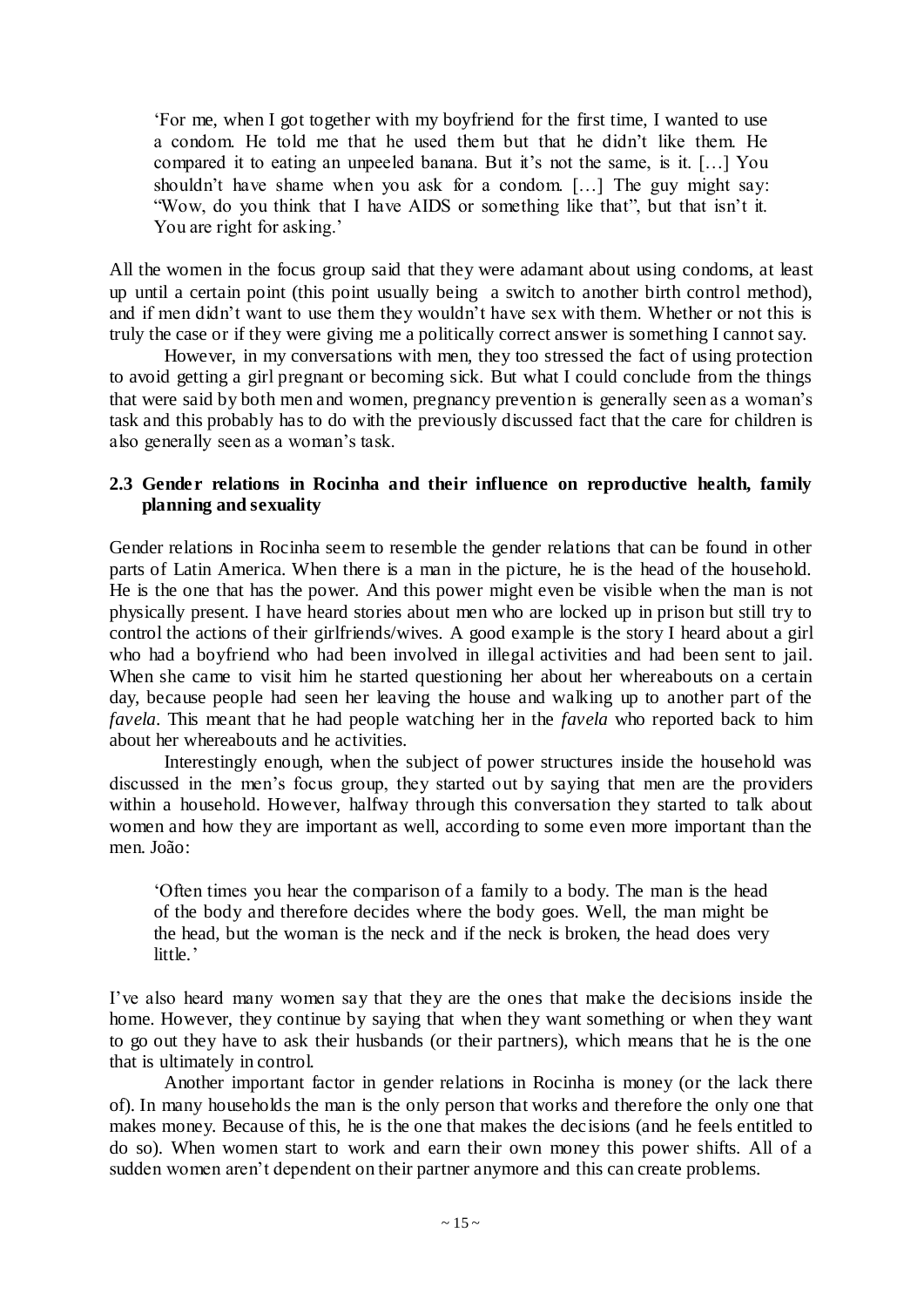Violence is sadly very common between partners. I"ve heard many, many stories about women who have been beaten or who have been faced with other forms of violence. And what is probably even worse is that most stories ended with women accepting their fate because they really had no other place to go. They had their house, their kids, their family life and the man was the one that financed it all. They had no education and no job so if they left their husbands where would they go? Of course, there are also exceptions. During the focus group, Maria was very open about her past. She too had been in an abusive relationship. Her ex, the father of her children, had beaten her on several occasions. She pressed charges against him and he was found guilty. In the end he didn"t go to jail but she was glad that she pressed charges anyway.

As I mentioned in the previous chapter men are said to cheat on a regular basis and this is considered to be somewhat normal. I have learned through my conversations that women aren"t that innocent either, they are just less vocal about it. As I have mentioned earlier, women run the risk of being called a slut when people find out that they have been<br>with several men. Another reason why women are less vocal is the possibility of with several men. Another reason why women are less vocal is repercussions if their boyfriend finds out and these repercussions usually include some form of violence.

Another type of violence that is somewhat common is the violence between gang members and their girlfriends. Again, I"ve heard many stories about women who were involved with gang members who beat them publically, for everyone to see. One story was about a girl who was beaten and dragged through the street by her hair. After the guy was done she went up to him and started yelling. She left only to return a couple of minutes later asking for his forgiveness and begging him not to leave her. Another story was about a girl who was dating a gang member as well. On one particular night he had told her not to go out but she had gone anyway. When he discovered this, he went to her house and found her sitting on the doorstep. He started hitting her with a wooden plank on her back and she didn"t even make a sound. Her mother had seen the beating and had supposedly said to others that they shouldn't interfere because she was the one that was making the choice to stay with this man.

Nearly all of the people I spoke to tended to think that gender relations outside of the *favela* were different, mainly because of economic reasons. In the higher economic classes men and women are thought to discuss things with each other in a rational matter and make a decision based on both of their opinions. Another thing is that women have had an education, they have jobs and they have their own money so they are not reliant on their spouse. Women in the higher economic classes are also thought to suffer less from violence in the household because they have the ability to provide for themselves.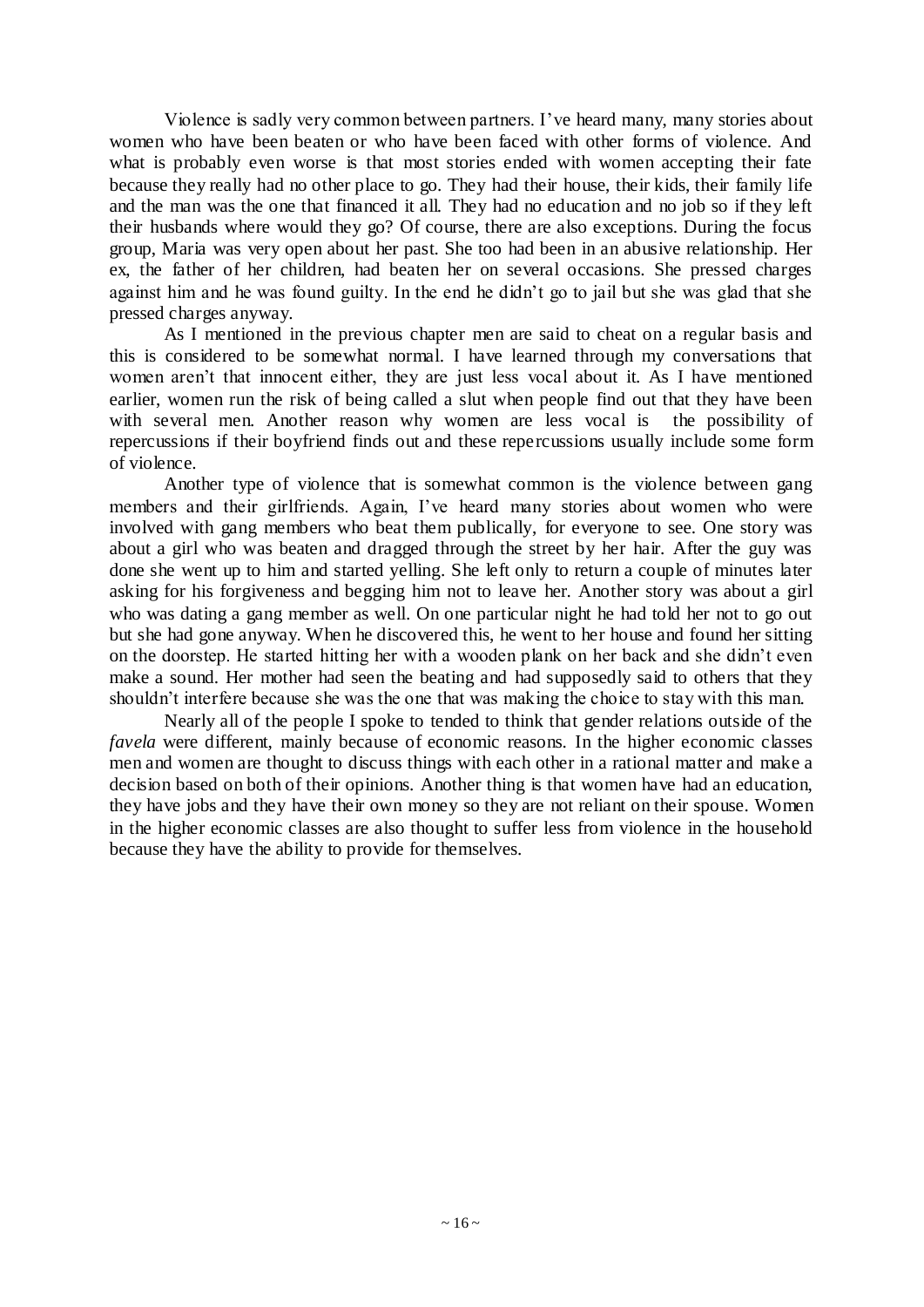## **3 Families, communities and state involvement**

As mentioned in previous sections the state has a role in reproductive rights, be it positive or negative. However, the different views of people all around the world on reproductive issues aren"t solely determined by information provided by the state or their religion for that matter. Culture plays an important part as well. If we take Egypt as an example we can see that many traditions that may seem harmful or degrading to Westerners are regarded as normal and even functional by local women. They are deeply rooted in their culture and are seen as providing protection and a sense of dignity (Seif el Dawla, Hadi, & Wahab, 1998, pp. 69-70). Another example is Nigeria where it is believed that women have such strong sexual powers that they can overcome men and enslave women to their own desires. Many traditional practices therefore aim at containing these powers and it is also tradition that discourages the use of contraception in Nigeria (Osakue & Martin-Hilber, 1998, pp. 184-185).

In Brazil the case is somewhat different. Despite the previously mentioned patriarchal ideology that is heavily integrated in Brazilian culture, for some places, especially rural areas, it is not only traditional customs but also the lack of information or misinformation on reproduction, sexuality and bodily functions that stand in the way of women fully exercising their reproductive rights (Grilo Diniz, de Mello e Souza, & Portella, 1998, p. 48).

Of course it's not only culture that influences reproductive practices. Family and community dynamics do as well. An example of these dynamics are the changing family compositions due to migration. In many developing countries, migrating for economic reasons is very common. This means that either men, women or entire families move away in search of economic opportunities. The relocation often means that women obtain new knowledge, new roles and in many cases more autonomy (Seif el Dawla, Hadi, & Wahab, 1998, pp. 71- 72). If we take Brazil, this migration led to the construction of the many *favelas* that exist today. In Rocinha for instance, you can find a very large north eastern community with people from provinces such as Ceará, Alagoas and Pernambuco.

Another example of community influences that are of importance when discussing Brazilian *favelas* are the gangs. Drug gangs often control (parts of) *favelas* and this control extends itself to many parts of daily life. These gangs frequently ensure that residents of *favelas* have access to certain services. In return these residents must abide by the rules that are set by these gangs (Dowdney, 2002, p. 39). This practice could very well influence reproductive rights and reproductive health if the services that are being provided include healthcare.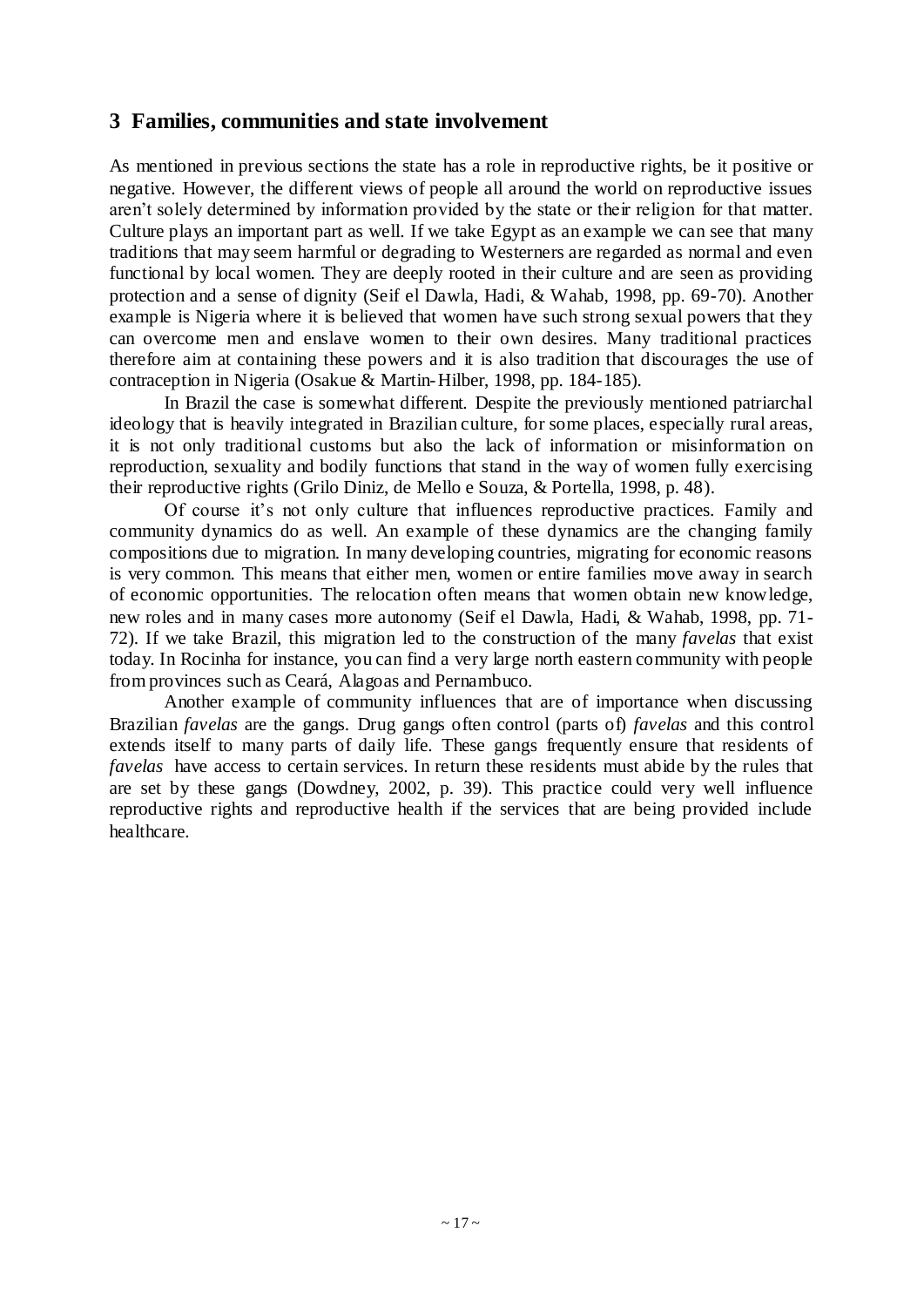#### **3.1 Influences of the family, community, state, NGO's, drug gangs and media on reproductive health, family planning and sexuality**

#### *3.1.1 Community*

From what I have observed I can say that the community does influence the views and practices of young women and men in Rocinha on the previously mentioned issues. If you look at the way people dress, the music they listen to, the shows they watch on tv and the way people interact with each other on the street and at parties it seems almost impossible to conclude that this wouldn"t somehow have an impact.

From all the conversations I had with different people I can conclude that both men and women view the community as an influencing factor in the behavior of people. However, the men tend to attribute more power to the community than women do. In the focus group I held with men this was also visible. For example, Miguel said:

"It"s rare to have a situation where you get to have a child that is educated and has good ethics and who is not influenced by the environment in which he or she lives. In most cases the child ends up being persuaded [by his environment] to change its ways of dressing, its way of behaving, its way of speaking and its way of interacting with other people. […] And when women get children of their own, they are going to teach them what they learned, what they observed. It creates a domino effect.'

According to the men it all comes down to education (again, in the broad sense of the word) and environment.

#### *3.1.2 Family*

When it comes to knowledge on reproductive health and sexuality I have found that it is rarely passed on from parent to child. People get most of their information from their peers or from internet. Joaquim told me about his family:

"I grew up in a household with 5 women, all older than me, and I was always stressed out. For example, I remember my mom who raised us very strictly. She was very religious and came from the northeast, from the inlands of Ceará, and I believe that she was raised in the way other women from the northeast were raised: born and raised to have a husband and a family and to take care of the house. She brought those values with here and instilled them in all of us.'

Later in the conversation he tells us:

"[…] My youngest sister is 28. When she was 13 she left the house for the first time because she suspected being pregnant by one of the guys that she knew. […] All of my family turned against her. I think that happens a lot, people turning on family members. A woman gets pregnant and the parents think that they have done everything right but they forget one detail: to tell their children about sex. In the end she turned out not to be pregnant but at 16 she had her first child. She had her second at 18, her third at 20 and so on. She now has four children by four different men. […] But you know what I see with my other brothers and sisters who also have children? They start to educate their children about sex.'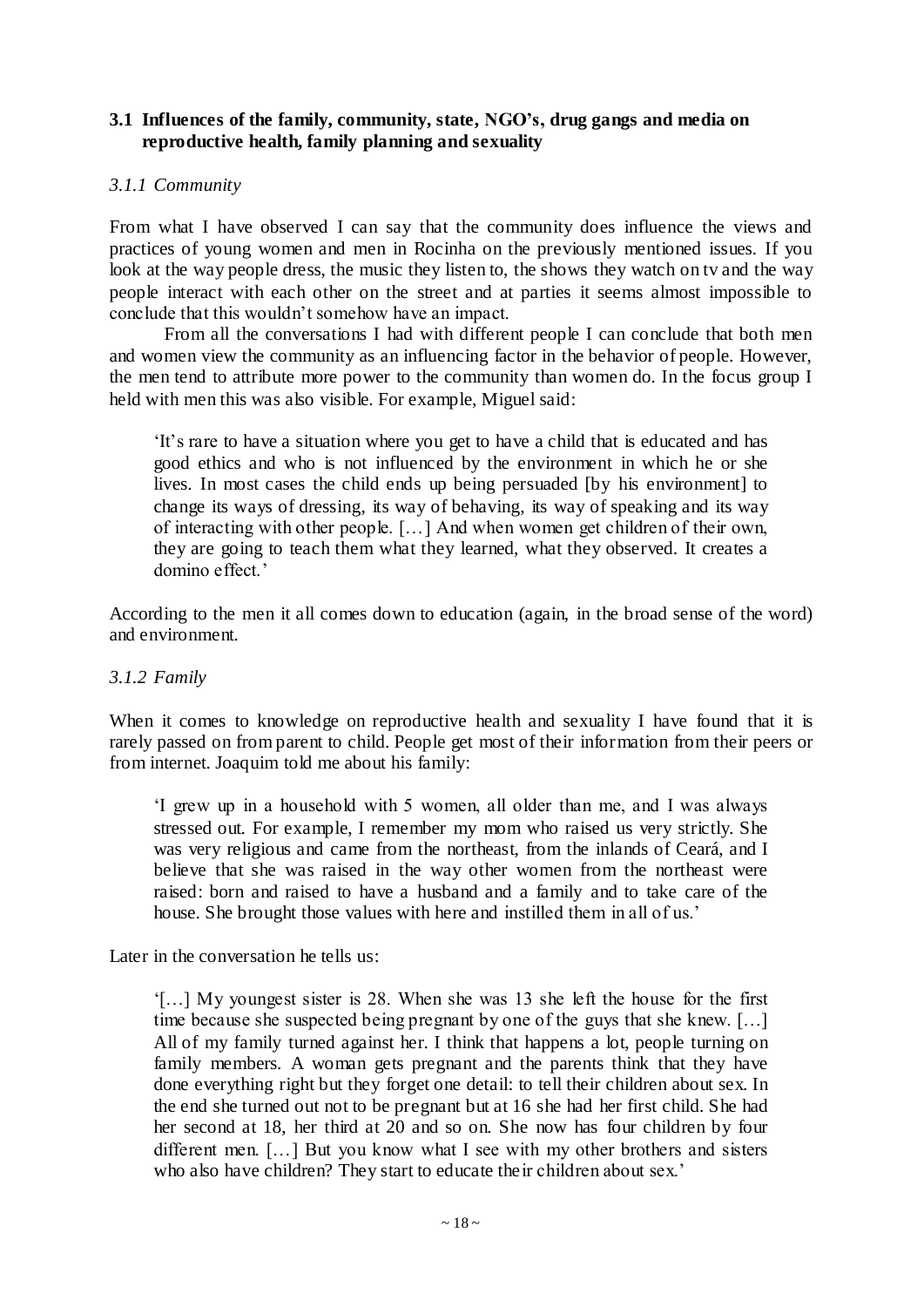So in the case of his family, it was the experiences of siblings that taught them to handle things differently with their own children. Of course, not all families are the same and for some, the views of a parent can be an example on how they want to go about planning their life. A good example is Ana who told me:

"My grandmother had 8 children but my mother had less. She came from the northeast when she was 18 and my grandfather told my mother "you should have 10 children". The first child my mother had, aged 26, was my brother and she didn"t want to have any more children. 11 years later she had me, aged 37, and after that she had her tubes tied. My mother had always been scared. When she was young she suffered a lot, there were times when she didn"t have anything to eat, and she was scared that the same would happen to her children so she had only two. My granddad believed that it should be like this: that because he had a bunch of children his children should have a lot of children as well."

It became clear during the conversation that because of the way her mother thought, Ana wasn"t planning on having a lot of children as well. She wants to finish her school and get financially stable before she starts her family. For her, one of the most important lessons that her mother taught her was that having a child is not something that just happens to you but that it is something that you should plan.

#### *3.1.3 State and NGO's*

At the start of my research I had some preconceptions about the role of the state and the services that they'd provide (or the lack there of). I had thought that NGO's would be widely present to provide the services that the government wouldn"t or couldn"t deliver. These preconceptions were based on the knowledge that in many other Latin American countries you see this phenomenon of NGO"s stepping into vacuums left by the government. But as it turned out, the state is very much involved in the issues of reproductive rights, reproductive health and sexuality in Rocinha and NGO"s are barely present. There was one NGO called Transformarte who worked on AIDS prevention, held theater classes and distributed flyers and free condoms but they have moved to the centre of the city (which isn"t very easy to access from Rocinha, since it's very far). There are also two women's organizations present but they are mostly involved with running a daycare for children of working parents and have trouble finding the funds to properly organize activities in the field of family planning and reproductive health. Besides these initiatives, there aren"t any NGO"s present. There are a couple of residents associations but they currently do not have any programs on reproductive health or family planning either. One of the nurses that works at a sma ll health clinic attached to the residents association told me that they used to have programs but that funding had stopped so now they had nothing. Later on the head of the association told me that they would like to execute different projects based on these issues but that they lack the funding to really do anything. They do however distribute free condoms.

The state has two small health posts located inside the *favela* and they have a *prefeitura* building that is located right outside Rocinha. The *prefeitura* has provided the community with a place where young men and women can go to get educated on the topics, they can visit doctors, gynecologists, nurses, a psychologist and they can get birth control, etc. They have family planning meetings to educate young men and women about the human body and the ways to prevent pregnancies and diseases and they organize theater classes for adolescents. In these theater classes topics such as violence are touched upon. The department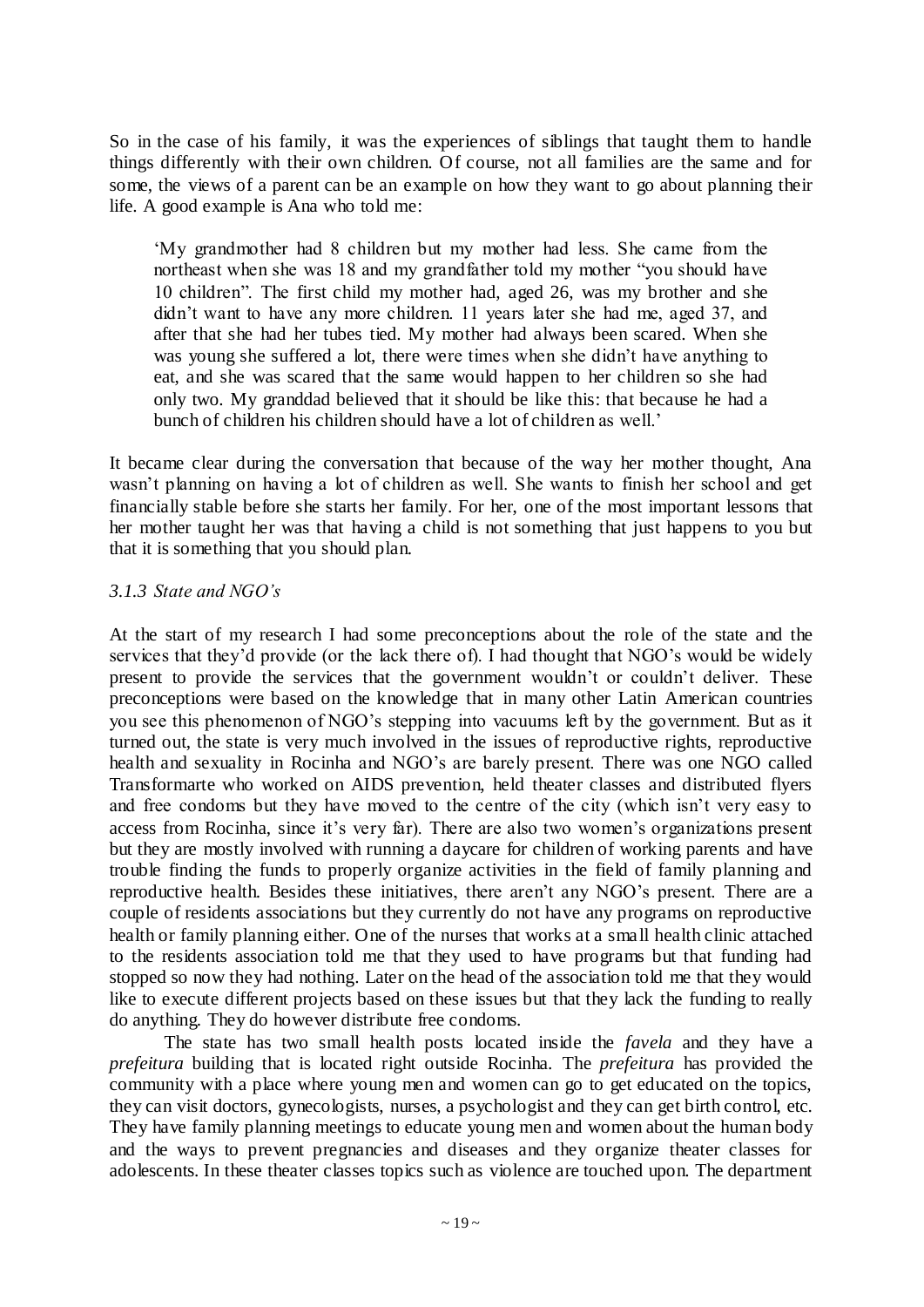that is based right outside the *favela* is actually intended for more neighborhoods than just Rocinha, such as Gavea and São Conrado but in reality its mostly people from Rocinha that come. And as I understood, the services they provide are free. As said, they organize family planning meetings for girls and boys (although it"s mostly girls that attend) who come asking for birth control or who come for information on the subject of reproductive health. Each month there are three meetings organized and each meeting deals with a different topic. The first meeting I went to dealt with the different birth control methods. The girls and boy that attended were shown different birth control measures and they were taught how to make a fertility schedule. After the meeting everyone was asked what they we re using as birth control at the moment and if they would like to change to anything else. Most girls said that they were currently using condoms but that they would also like to use the pill. This was noted and the pill would be provided by the *prefeitura*.

The interesting thing about the family planning meetings was that it was led by two men. At first I thought that this would serve as a barrier for the girls to talk freely or that the men might not comment on certain things that the girls were saying but this turned out not to be the case. An example was a conversation about how to behave during your fertile period. One of the girls mentioned that she would just say no to her boyfriend and that that would be enough. One of the men asked her: ´so, you´re just not going to have sex for 10 days´. And she replied with a firm yes. Then he asked her if her boyfriend would be ok with that. She replied that he didn´t have a choice, if she didn´t want it to happen it wouldn´t happen. Then he replied: ´but talk seriously, if you and your boyfriend start kissing and everything and he asks you if you could have sex you would say no? Even if he keeps asking you? Like oh baby, why not, please, nothing can happen, everything will be fine, come on´. After this she started laughing and said that saying no probably wouldn´t be enough.

Another family planning meeting focused on the subject of abortion. The girls (no boys this time) were shown a video that told the story of a boy and a girl who had had unprotected sex. The girl had gotten pregnant and told the boy about it. He didn´t take responsibility and told her to do whatever she wanted. The girl then decided to take medicine to induce a miscarriage. This failed and she had to go to the hospital to get treated and they aborted the baby. After she felt a bit better she had a consultation with a hospital official who informed her that abortions were only legal under some conditions (one of these conditions being that if the life of the mother is in danger the baby can be aborted, which in the end happened to her) and that inducing a miscarriage is the same as attempting an abortion and is therefore punishable by law. After the video the girls were asked what they thought about it all. I had attended the meeting with one of my roommates who was interested in my research and wanted to come along. She is from Poland and we were both asked about the situation in our countries. That was interesting because the Netherlands was the only one out of the three which permitted abortion, be it with some restrictions. This led to a conversation about why different countries had different beliefs, etc. The girls couldn"t really come up with explanations but one of the men that led the meeting said that it had to do with the fact that Brazil was a Catholic country and for the Catholic Church abortion is a mortal sin. There was another observer present who was doing research on abortions in Brazil. He shared a story about a guy he had interviewed who had mentioned that his girl used the birth control pill. He had asked the guy if his girlfriend used this pill frequently and the guy had replied that she used it everytime they had sex, which was frequently, not knowing that that wouldn"t be sufficient to prevent pregnancies. This led to a conversation about the importance of the right use of birth control methods.

At another one of the meetings the two leaders had decided to talk a little bit more about birth control methods and this led to a discussion about appropriate methods and the importance of family planning (a discussion in which I was also included). One of the girls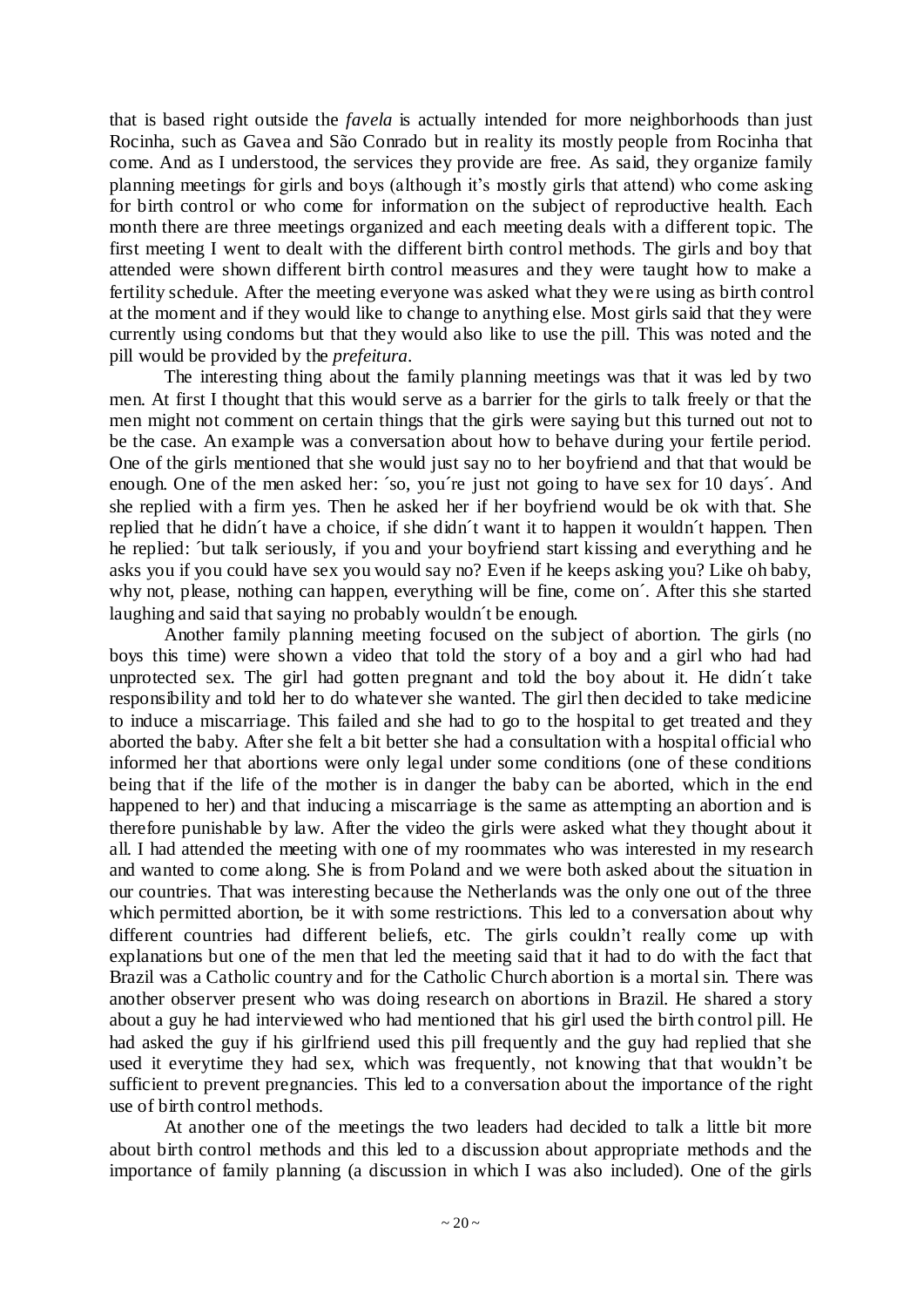that was also present at the previous meeting had brought her husband along to talk about sterilization. She had talked to the nurse the previous week and according to her the nurse had said that male sterilization was reversible, so the couple had decided that that was the way to go. But this week, the nurse wasn"t present and the man that was leading the meeting wasn"t that big a fan of sterilization, especially since the couple hadn"t reached the age of 30 yet. He told them that male sterilization was only reversible in the first 5 years after the procedure was done and he asked them to think about what would happen when they would split up. If either of them would be sterilized this would mean that they wouldn"t be able to have children with another partner. The couple responded by saying that they believed that their marriage would last. The girl in particular was very upset after she was told that she should think about it some more. She had set her hopes on her husband getting sterilized. They already had two children and she didn"t want to have any more kids. She wanted her husband to get a sterilization because the procedure for him would be so much easier than for her. The husband remained relatively calm and kept asking questions. In the end they decided to think about it some more but you could tell that the girl was disappointed.

Another point of discussion was the situation of one of the other women who was attending the meeting. She already had a 2 year old son (she was 19 years old) and she was now 4 months pregnant with her second child. Both she and the father didn"t want to have a second child but she had gotten pregnant in a period where she was switching between birth control pills. She was currently living in the house of the father but he was living elsewhere. They weren't a couple and she knew that he slept with other women. He had already given her syphilis twice and her first baby was born with syphilis as a result. She told us that he had been in and out of prison but that he wasn't involved in any illegal business at the moment. She was asked if he had ever been violent with her she said that he had been. When asked why she kept sleeping with him she said that she liked him and that that was the reason why she kept going back.

These are examples of just some of the meetings I attended. The different stories show that the issues that are discussed are diverse and relevant. The two men that led the different meetings create a very open and relaxed atmosphere where people aren"t afraid to talk and to ask questions about issues that are important to them.

Yet, despite my positive view on the role of the state I do believe that living in a *favela* influences your ability to get reproductive healthcare. Although there are different facilities available to residents one must not forget that Rocinha is huge and I think that the available facilities are not nearly enough to accommodate everyone that lives there. A small example is the time it takes to go and see a doctor. You can easily cancel all your plans for the day when you go to a clinic because it will take you a long time to see a medic, if there"s even someone available. For research purposes I tried to schedule appointments with different gynecologists. One was so busy that I could only schedule an appointment with her a month later and that was just to talk. The other one was hardly ever in her office, and when she was there she was immensely busy. One positive thing is that all of the health posts there are free condoms available.

The fact that the *prefeitura* is present at the bottom of the *favela* is a good thing but not everybody knows that it's there and that it's free. The people working there have not been into the *favela* to actively promote their work so certainly not all of the people living in Rocinha have knowledge of the places to go for reproductive healthcare.

However, if everything goes as planned, the state will expand its influence due to the PAC plan. PAC (Programa de Aceleração do Crescimento) is a plan designed by the government of Brazil to improve the living conditions in different *favelas* in Rio. As I mentioned before, Rocinha has been awarded over 175 million Reais and one of the things that this money is intended for is a health complex and a new daycare. The residents of the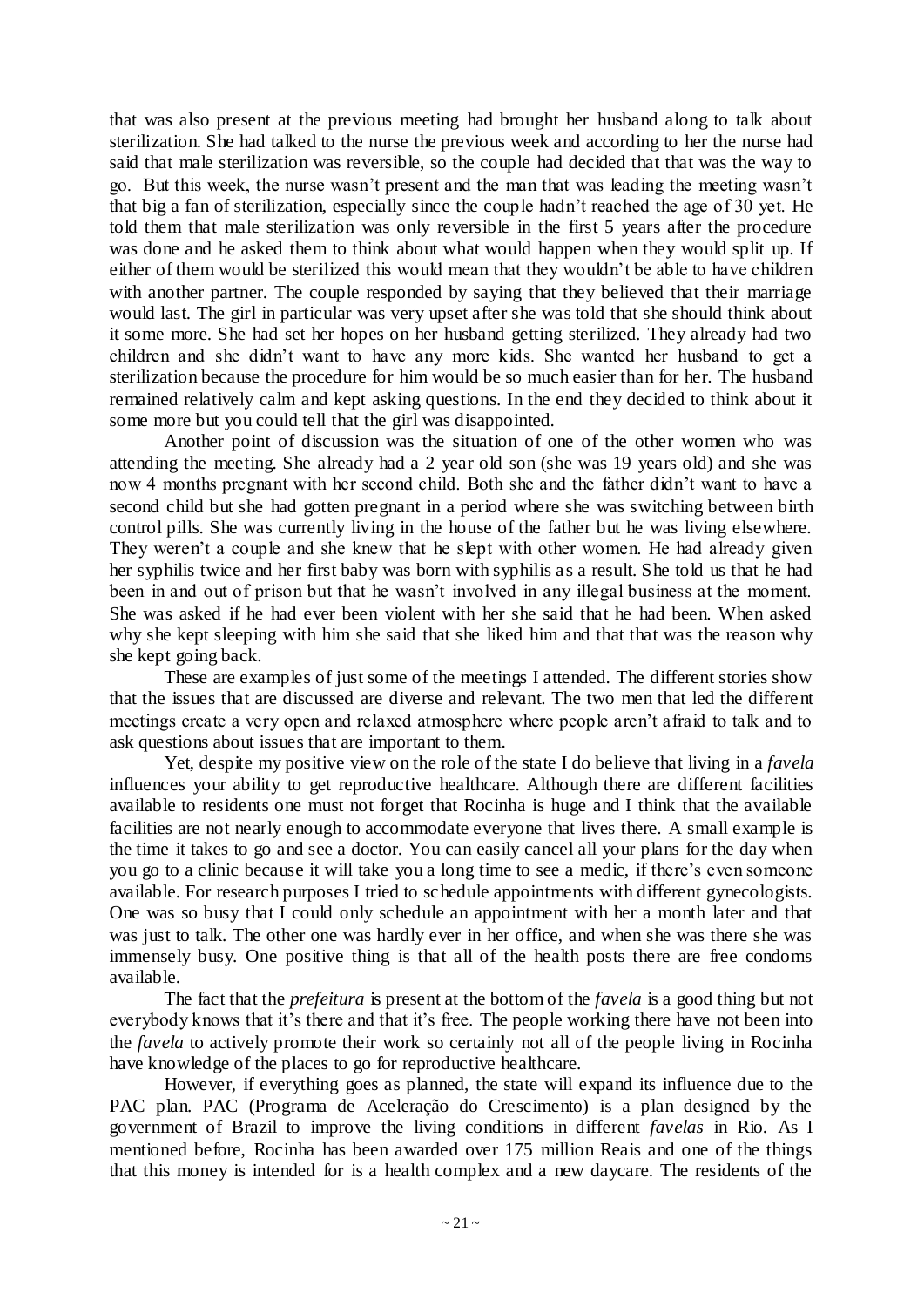*favela* are somewhat skeptical of the government plans. They are used to hearing nice stories about everything that is going to improve for them but to see something actually taking place is an entirely different thing. They already suspect that the money will disappear into the pockets of the project developers.

#### *3.1.4 Drug gangs*

As far as I can tell, drug gangs do not directly influence the issues of reproductive rights and reproductive health. To an outsider, the interaction between the druggangs and the community of Rocinha is a somewhat odd one. On the one hand they have a tight grip on the community when it comes to committing crimes, being that committing crimes within Rocinha or the neighboring areas is not allowed. For example, if somebody is robbed either within the community or in one of the neighboring areas, all they need to do is talk to one of the commanders of the gang. What they will do is contact the people within Rocinha that are known to deal in stolen goods. They will be asked if they have the certain item that has been stolen and if so, who they have gotten it from. This person will be tracked down and will be made an example of so that others see that they shouldn´t make the same mistake. This is one of the reasons why the beach at São Conrado is one of the safer beaches in Rio. But besides the ban on crime (crime that doesn"t involve drugtrafficking that is), the gang doesn´t seem to have that tight of a grip on the community. There seems to be some sort of a coexistence. I do, however think that the gang might have an influence on sexuality in the sense that gangmembers present a certain attraction for young women. They seemingly have power and money (although that supposedly isn´t what it used to be, as there are a lot more people involved nowadays) and being involved with a high ranked gang member gives you some prestige (or at least that´s what they think).

#### *3.1.5 Media*

The different forms of media in Brazil (papers, tv, tabloids, etc) display a lot of nudity. There are many programs on tv where women are dressed in tight outfits, short skirts, bikinis or lingerie. And these programs do not necessarily air late at night. You could be watching a family show on a Sunday afternoon, when all of a sudden a group of women appears showing the latest fashion in lingerie. Newspapers and tabloids also frequently have women on their frontpage who are dressed in next to nothing.

But then again, according to an article (Planet, 2008) about a study that was done on telenovelas in Brazil, birth rates had gone down due to novelas that were shown on tv. Research showed that in every region the novelas aired, birth rates had dropped. According to the researchers, one of the reasons may lie in the fact that families in novelas are often small which serves as an example to Brazilian women. But, according to them, novelas also educate people on certain issues such as family planning, racism, emancipation etc. So media influence, I think, is twofold. On the one hand they provoke certain behavior by showing all that nudity, but on the other hand they might have a positive influence through novelas.

Another thing that came up in many conversations are the baile funk parties and the baile funk music. Baile funk is a very popular form of music and it somewhat resembles American gangster rap. Over the years this music has gotten more and more explicit in its lyrics and the dance steps that accompany these lyrics. An example is the song *Creu* which is very popular. The song talks about the five different *velocidades<sup>3</sup>* of *creu* to which you should dance. It is somewhat difficult to explain the dance on paper but I will give it a try. The first

 $\overline{a}$ 

<sup>3</sup> velocities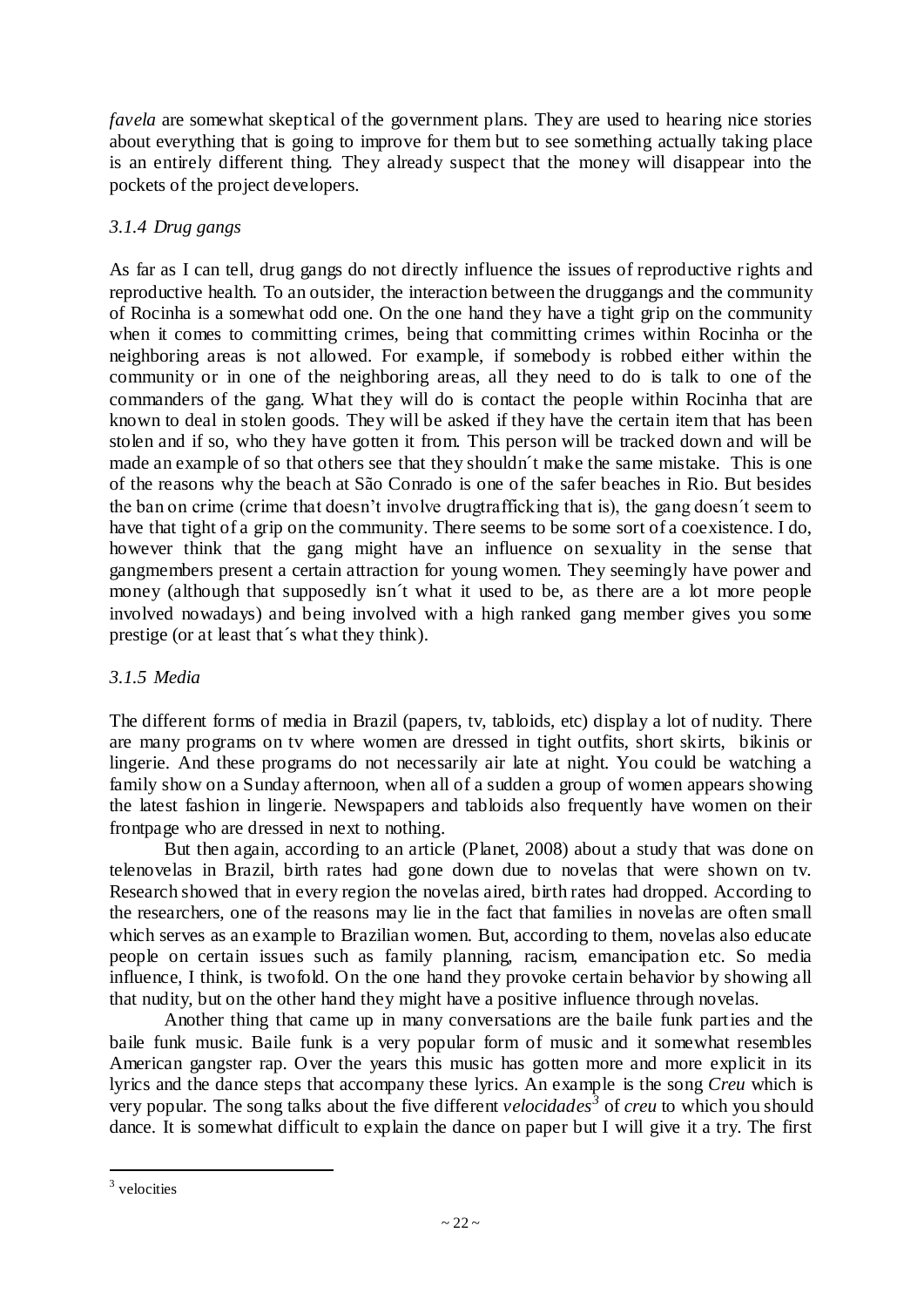*velocidade* is very slow and involves a person moving his or her pelvic area slowly from the back to the front while moving the arms and hands towards his or her stomach (as to say "take this"). As you go from number one to five the movement gets faster and faster. The final *velocidade* involves people (mainly women) standing against a wall and shaking their behinds in a way that very little Dutch people would be able to do.

Although baile funk is very popular in Rocinha (and many other places in Rio) a lot of people that I spoke to had nothing good to say about it.

Tiago, one of my students, said:

"Baile funk used to be about romance or about societal issues. You would hear lyrics about things that were happening in Rio or about a guy that was in love with a girl. Nowadays it's just about sex'

Most people believed that the music is raunchy, that people dance to it in a very inappropriate way, that the old baile funk was much better and that this baile funk has a bad influence on children because they start copying dance moves that are very explicit.

Mariana, a fellow student, said:

"the worst thing is that you see kids in the street singing along with the lyrics and dancing to the music'

I myself have also seen girls as young as 7 or 8 dance copy those moves and sing along with the music. And although they have no knowledge of the sexual connotation attached to the dancing and the singing and see it as innocent, that doesn´t mean that it is.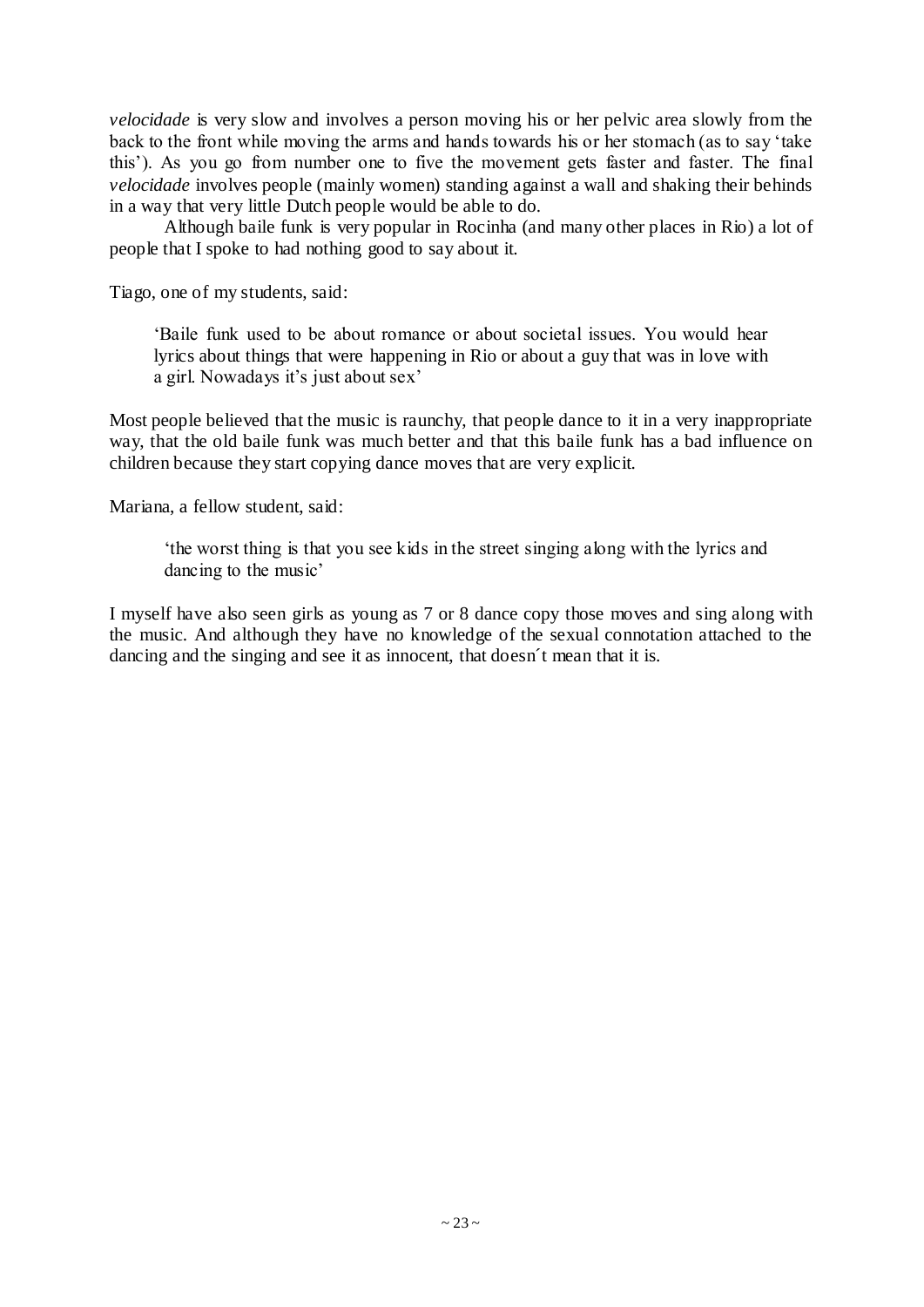## **4 Religion**

When it is estimated that over 85% of people worldwide belong to some kind of religion (CIA World Factbook, 2007) one can imagine that religion plays an important part in the discussions on the previously described concepts.

Christianity in general is the most widely practiced religion in Latin America. Christianity consists of three main divisions: The Roman Catholic Church, Protestant Churches and Orthodox Churches (Schenker, 2000, p. 78).

The two main religions in Latin America are Catholicism and (Evangelical) Protestantism. During the  $20<sup>th</sup>$  century Protestantism began expanding tremendously throughout the region, most notably in Brazil and Central America. Between 1968 and 1988 the number of Protestants had more than quadrupled, rising from 12 million to approximately 55 million (Dodson, 1993, p. 61).

However, despite the Protestant up rise, Catholicism is still the dominant religion in Latin America (CIA World Factbook, 2007) and because the Vatican is the only religious entity with a seat in the United Nations their influence is greater than any other religious group (reproductiverights.org, n.y).

The Catholic Church is very much involved in the debate on reproductive rights. When Argentina drafted a bill on reproductive health in the aftermath of the Beijing Conference it opened a debate on reproductive rights. The Catholic church reacted with a systematic media offensive alluding to feminism gone mad, biological colonialism, the right to life since conception, parental authority over minor children and the parental right to teach adolescent children" (Gutiérrez, 2004, p. 23).

In Colombia, the official position of the Catholic Church on sexuality and sexual and reproductive rights comes down to "opposing contraception and abortion, sex education in public schools and recognition of gay rights" (Posada González, 2004, p. 48)

In Chile, the Catholic Church has become more involved in the discussion on reproductive rights, reproductive health and sexuality. "Conscious of the importance attached to its regulatory role, the Catholic Church has given much play to its doctrinal and religious guidelines on sexuality, successfully turning them into almost mandatory reference" (Hurtado, Pérez, & Dides, 2004, p. 68)

These are just some of the examples of the influence of the Catholic Church. Their influence, however, isn't always immediately visible. Even in communities where religion doesn"t seem to have such a big influence on the practices and perceptions of people its effects shouldn"t be disregarded. A research done by Jacobijn Olthoff among teenage girls in migrant popular neighborhoods in Lima, Peru is an example of this. Olthoff (2006) found that although Catholicism doesn't seem to be an important factor in the daily lives of the girls she studied, the catholic values that are deeply rooted in Peruvian society do influence the things that they say. An example is that girls deny that sexuality plays a role in their lives. Olthoff says that this is a direct result of the catholic environment in which they grew up, where sex is only supposed to take place within the marriage. She mentions a conversation she had with a girl about her boyfriend and if they did or did not have sexual relations. The girl replied with an absolute no and only a few weeks later the author discovered that the girl was pregnant (Olthoff, 2006, p. 141).

Catholic influence combined with poverty can also create negative conditions for women. Nugent (2004, p. 89) describes how in societies where poverty is a part of daily lives and restrictive legislation on the subject of sexuality is mainly under the control of the Catholic lobby, primarily poor women are getting hurt. The reason for this lies in the fact that public health facilities enforce legal restrictions much more vigorously than private facilities.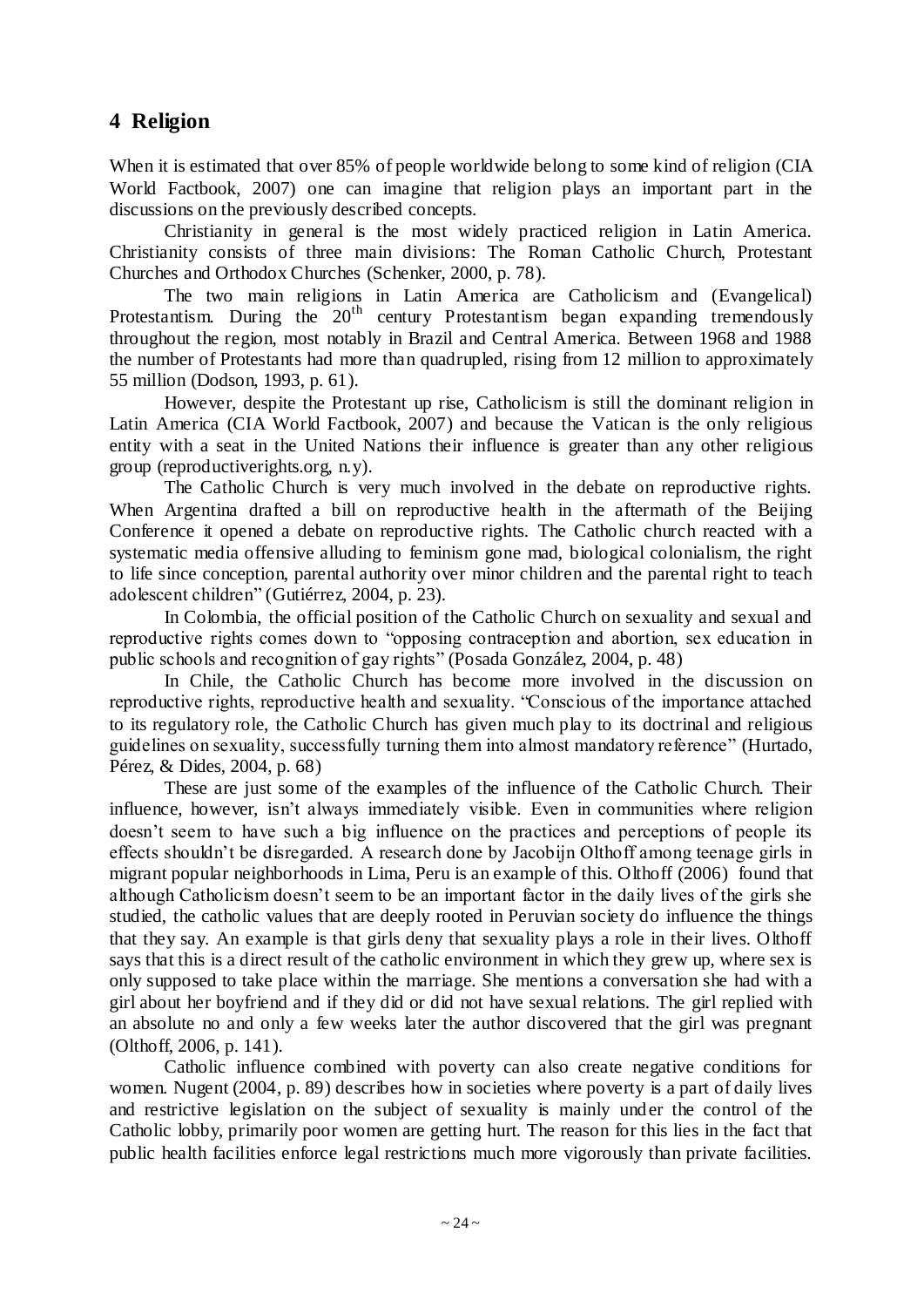Since poor women are condemned to public facilities, they are the ones who deal with the restrictions most.

Basically all streams within Christianity have a common core of principles when it comes to reproduction. However, the vision of Protestant Churches somewhat different from the Catholic vision because they do permit the practice of birth control (within the marriage). They tend to view sexual intercourse between spouses as something that is not solely intended for procreation but also for pleasure (Schenker, 2000, p. 84).

According to the CIA Factbook, 93,4% of the Brazilian population belongs to one faith or another. Among religions are Protestantism and alternative religions like Umbanda and Candomble but the most important religion is still Catholicism. 73,6% of the Brazilian population is considered to be Catholic. This means that the influence of the Catholic Church is still very much present in Brazilian society.

#### **4.1 Religion and its influence on reproductive health, family planning and sexuality**

Again, going into this research, I had some preconceptions about the different religions and their beliefs on the subjects of reproductive rights and sexuality. From what I have read and heard about the church (be it catholic or Protestant) I had the idea that they would have very old fashioned views on gender relations, sexuality and everything that comes with it. That these preconceptions were shared by others became clear when I mentioned my plans on interviewing church representatives to one of my Brazilian friends. His first remark was: "you"re never going to get an honest response to the questions you want to ask". Luckily for me, the opposite turned out to be true.

Very near to Rocinha (on one of the corners next to the entrance) you can find an Universal Church of the Kingdom of God. This Universal Church of the Kingdom of God is a massive Evangelical church with locations all around the country. I had seen it many times walking in and out of the *favela* and there were often people standing outside asking you to come in and praise the Lord. It seemed like a good place to interview a pastor. When I approached him and asked if I could talk to him about certain subject he was a bit standoffish but as the conversation progressed he became very open and willing to talk.

According to him God gave man the freedom to make choices and these choices can have good and bad consequences. Because would it be God´s will that some many children live on the streets. Another point that he made was that he tries to teach people to use their heads and think about family planning. Because if you just have money to raise one child, don´t have 3 or more. Another question he asked was who I thought had more children, poor or rich people. I replied the poor and he agreed and said that this is because rich people use their heads when it comes to procreation. They wait until a proper time to have children, the poor don´t. According to him they don´t think, they just have children. Another interesting point that he raised was that the evangelical church often gets scolded by the catholic church for promoting the use of birth control and for talking freely about subjects related to sexuality. What he said was that the problems that exist today in society when it comes to these subjects are to blame on the Catholic Church because their message has always been: go and procreate. And according to him that is exactly what the Brazilian people have been doing. When I asked about birth control and their vision on the subject the pastor mentioned that the church did promote the use of birth control, be it only within the marriage because sexual interactions outside of the marriage is not something that the church promotes.

One of the other questions I asked, had to do with gender roles and the churches´ vision on those. He mentioned that back in the day, the church promoted the traditional roles for husband and wife. What they do now is advise a man and a woman to help each other. A woman is not the maid of her husband and a man is not a housekeeper to his wife. They need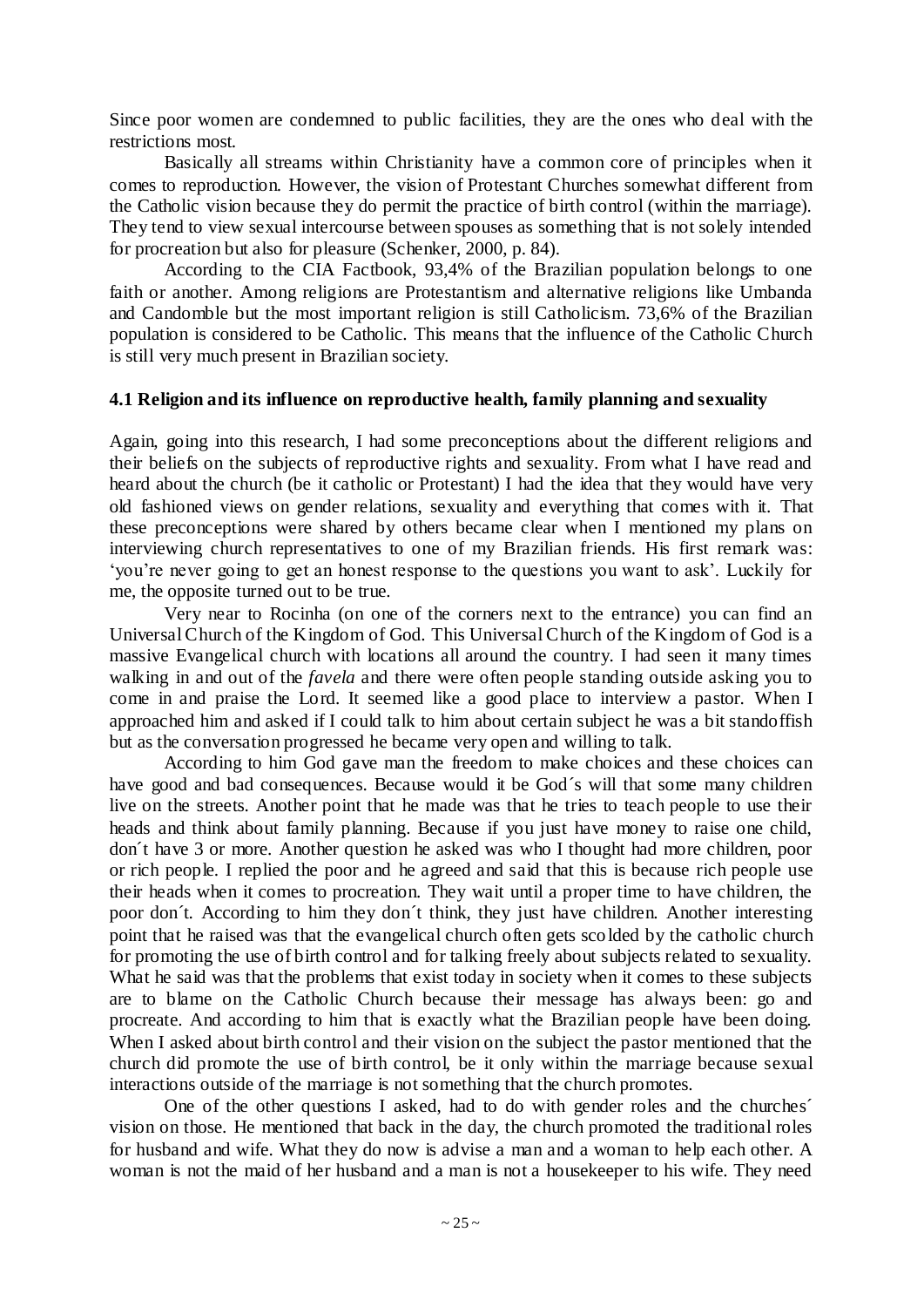to work together as a team to achieve their separate goals. He also acknowledged the fact that nowadays a woman often has to work for a family to be able to get by.

The second person I spoke to was a youth group leader of another evangelical church located in Rocinha. She also had some interesting things to say. She spoke about how her church followed the bible but she emphasized the fact that at the same time, they didn´t try to make people feel guilty if they did something that went against the teachings of the bible. She told me that young people do come to her with questions about sex and sexuality and that she always asks them what they think would be the right thing to do. If they have their doubts she asks them why they have these doubts and if they think that these doubts could maybe be a sign that what they are about to do or have done is not the right thing to be doing. What I found very interesting is that the pastor at her church talks openly about sex and says that it is not only meant for procreation but also for pleasure. And that a woman is not just some toy you can play with. Her church teaches people about family planning but again, just within the marriage and they try to do it in such a way that the church doesn´t come between a couple. So they inform but don´t try to press their ideas on the congregation.

The conversation I had with the representative of the Catholic Church confirmed some of my preconceptions but it also provided me with some new insights. The Catholic Church is obviously against all forms of birth control except the natural methods (such as monitoring ovulation). When young people come into the church with questions they give answers that coincide with the official point of view of the church. However, they don"t try to tell p eople what to do. The person I spoke to stressed the fact that they only wanted to encourage people to think for themselves. They don"t want to come across as being condescending (as is the stereotypical image that many people have, especially of the Catholic church).

The church believes that women should educate themselves through study and work but the *frei* admitted that the role of women within the church is somewhat complicated and doesn't comply with the message that they are giving to their followers (which I think is interesting because this is an example of "do as I say, don"t do as I do"). He believed that the church should go back to the way things were many centuries ago when women and men had an equal say. He thinks that the unequal treatment of women within the church is one of the churches" biggest weaknesses.

When it comes to family planning, the church does try to educate people (mainly couples). They try to start a dialogue with people in which they discuss the importance of planning before you start having children. And of course they do not discuss birth control methods other than the natural ones. They also organize meetings where certain issues are discussed in the presence of experts (these experts are always part of the church). However, the *frei* did stress the fact that in reality people will do what they want to do, without necessarily listening to what the church has to say. Another thing he mentioned was that Latinos have problems with thinking rationally. According to him they are lead by their emotions, not by their head.

I asked if women who are divorced or who have illegitimate children are treated different than others when they come into the church and I was told that was absolutely not the case because the reality of Rocinha is that most people are currently involved in their  $2<sup>nd</sup>$ , 3<sup>rd</sup> or even 4<sup>th</sup> relationship/marriage. Everybody is treated equally and divorced women can also have their children baptized (which is forbidden in some branches of the Catholic church)

I had told the *frei* about the conversation I had with the pastor of the Igreja Universal (note: when I mentioned this church the *frei* rolled his eyes) and what he had said about the poor. He didn"t agree with the pastor. He told me that he believed that this might have been true in the past but that things were changing. Back in the day people had a very rural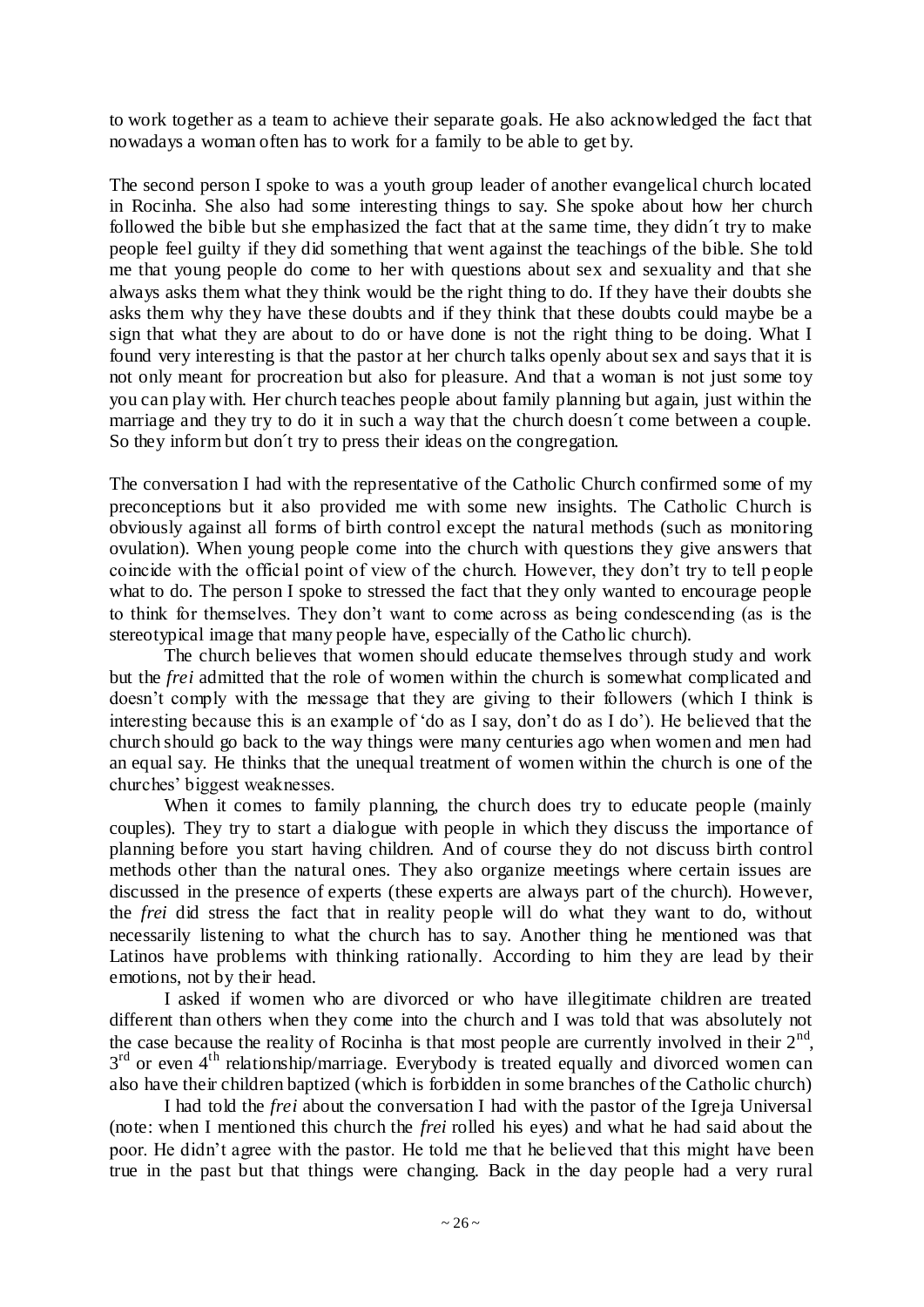mentality when it came to having children. Back then people were living on the countryside in bigger houses and were pretty much self-sufficient so they could provide for the children that they had. But when they migrated towards the city, they took this mentality with them. The new generation, the one that is born in the city not in the countryside, doesn"t want to have large families anymore. They have seen their parents struggle to make a living and they want to do things differently.

Because I hadn't been able to talk to any representatives of alternative religions I decided to ask the *frei* if he believed that these religions had a big influence on the community. He told me that alternative religions wouldn"t be popular in Rocinha because most of the people living there were originally from the *nordeste*. According to him, these people were mostly Catholic. If I would go into a *favela* where more African descendants lived I would find much more expressions of alternative religions. Of course I asked other people about these religions as well and they completely disagreed with the *frei*. They said that many people practice alternative religions next to the catholic religion and that one of the reasons why the Catholic church might not know could lie in the fact that all the holidays in alternative religions coincided with the Catholic holidays. Another thing that was mentioned was that alternative religions are often much more involved in people's lives (in all aspects). This also shows in the names of the leaders of these religions, which are called either *pai* or *mãe de santo*. Although nobody admitted to be involved themselves I did hear stories about people that had devoted their lives to these religions and who weren"t to be messed with because they were able to place curses on people.

The information that I received from different women indicates that although they believe in God and might even go to church on a regular basis, their religion doesn't influence the question whether or not they will have sex with someone. Vivienne:

"I go to church on Sundays and I do believe in God but I don"t let that influence whether or not I sleep with someone. I lost my virginity at 15 and that isn't what the church says you should do, you know. They say you should stay a virgin until you marry. But nowadays, who waits until then? And I"m not planning on getting married anytime soon."

It also doesn´t influence the use of condoms or any other type of birth control. I haven"t heard any stories from women who didn"t use birth control because their faith prohibits the use. Which means that people acknowledge the importance of using protection when engaging in sexual activities.

Religion is mainly something that lies in the background. God´s name is used frequently in sentences like Graças a Deus of Deus me livre but this is more a figure of speech then proof that people are highly religious.

When I asked about the role of the church in relation to reproductive rights and sexuality during the second focus group, the men pretty much agreed that there were a lot of discrepancies between what the church says and what is happening in real life. They thought that the church often has a condescending way of talking to its followers and that it tries to get its message across through finger pointing and telling people what to do instead of heaving room for a discussion. Ronaldo:

"The church is often condescending to its followers. They have the bishop that tells you what you should and shouldn"t be doing. But the teachings of Jesus weren"t condescending."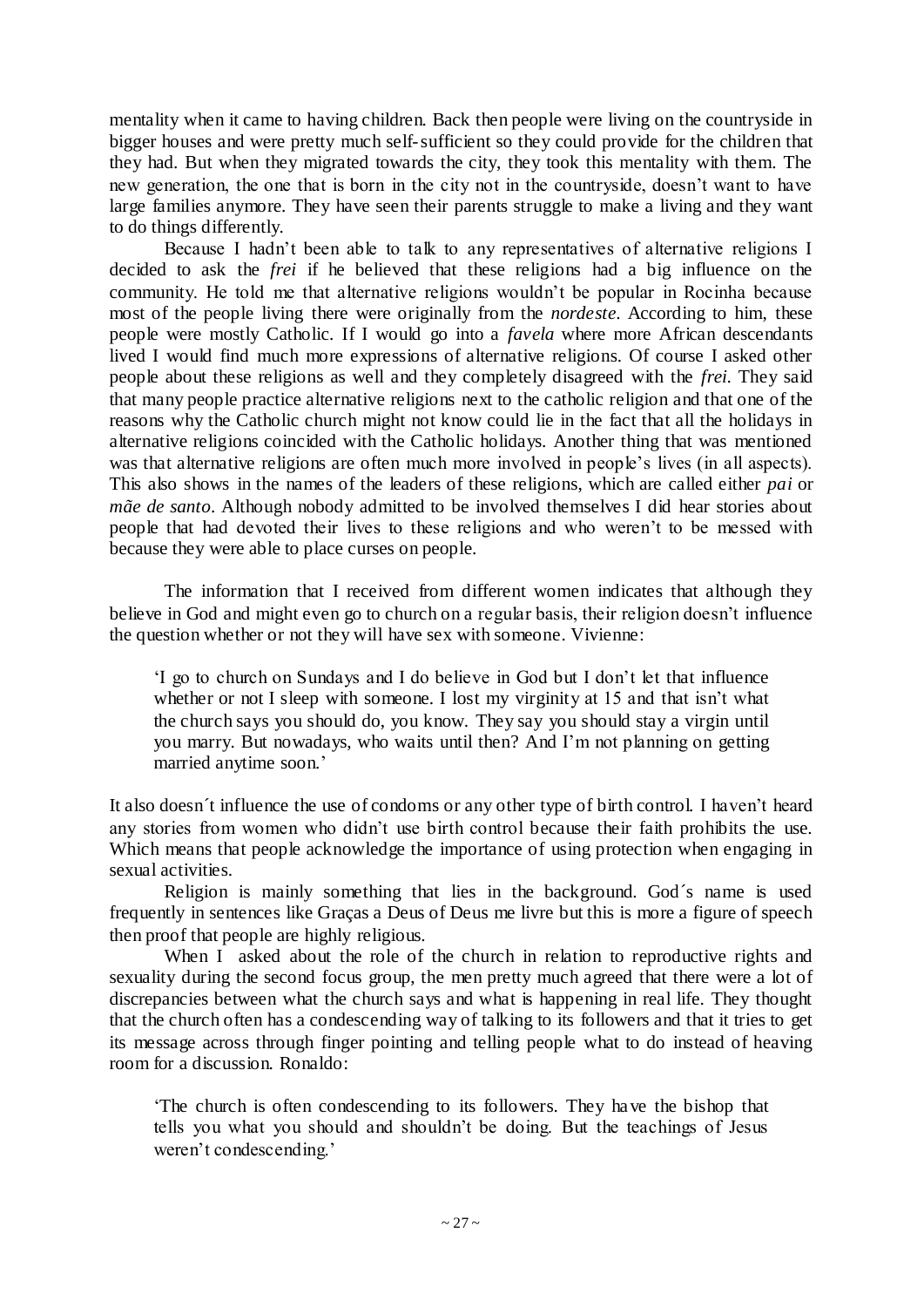This is interesting because as I mentioned in the previous piece at least one church tries to distance themselves from condemnation and tries create a space where people can talk openly. But that obviously isn"t the idea that most people have when they think about the church.

Another thing that the men mentioned was that they believe that reproductive health isn't seen as an issue or a priority by church leadership. It doesn't have a place within the church. This is also interesting because the representatives I spoke to said that there was room in their respective churches for this subject. At least to some extent. So miscommunication seems to be a problem because the ideas that people have about churches are different from the message that I got when talking to church representatives.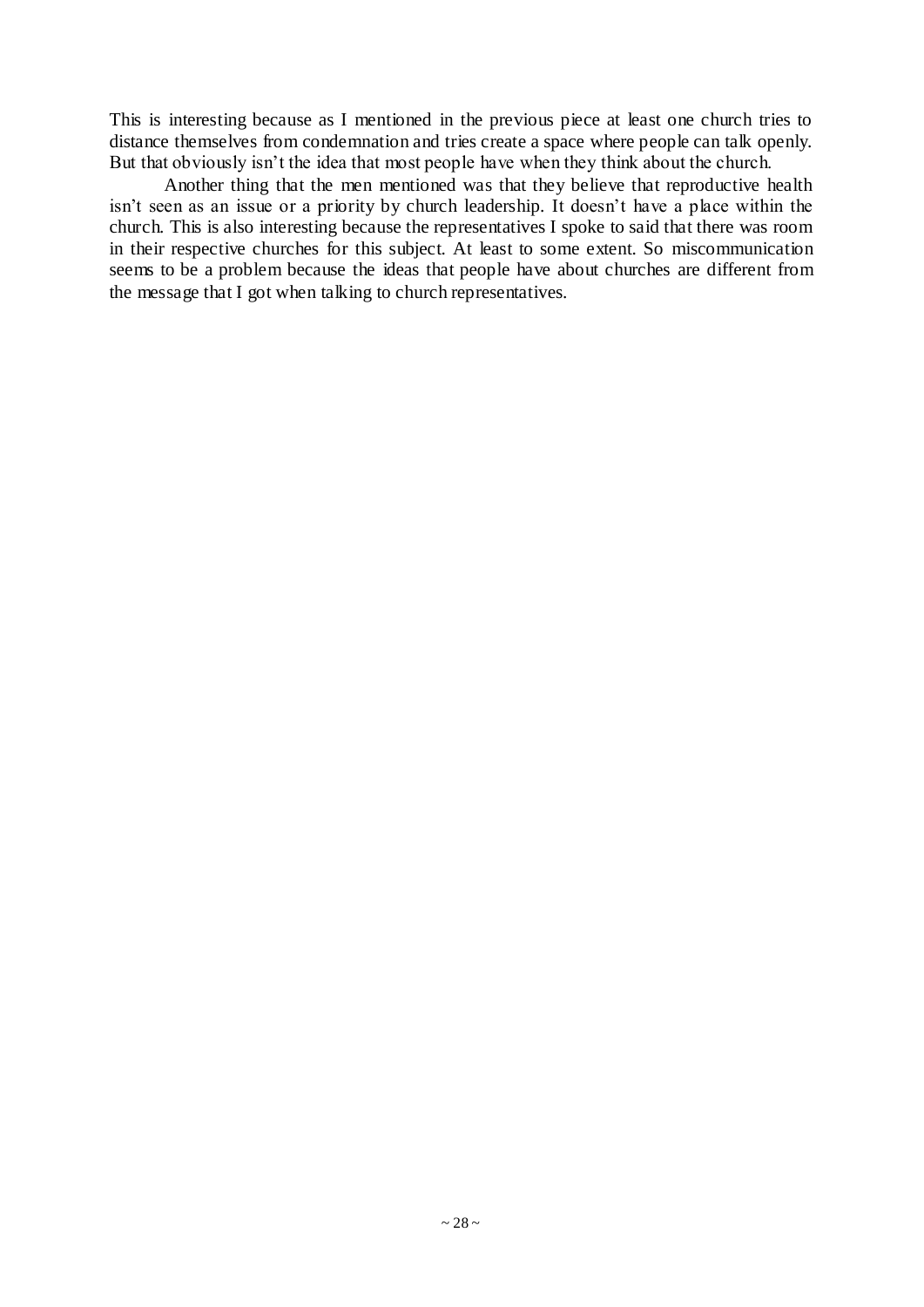## **Conclusion**

The purpose of this research has been to answer the question: "What are the practices and perceptions of young women and men in Rocinha, Rio de Janeiro on the issues of sexuality, family planning and reproductive health and what are the factors that influence these practices and perceptions?'. During the course of four months I've talked to young people living in Rocinha, representatives of the state, representatives of different churches, people working at NGO"s, people working at the residents association and I"ve taken a look at family and community influences. All the information I"ve gathered has led me to the following conclusions.

In the literature on reproductive health and family planning there is a tendency to describe these two issues as results of people having rights. It all starts with human rights, which lead to reproductive rights, which in turn lead to reproductive health and family planning. For the youth of Rocinha, it seems to be the other way around. It"s the experience of their own sexuality and that of others that leads to a need for family planning and reproductive health. Their understanding of family planning and reproductive health isn't as extensive as the literature would suggest. They view family planning and reproductive health as being more or less the same. For them, family planning has to do with planning when to have children and reproductive health has a lot to do with preventing pregnancies. To understand the sexual behavior of these young men and women it's important to look at the gendered complex that frames their behavior and perceptions.

Gender relations in Rocinha seem to resemble gender relations in other parts of Latin America. When there is a man around, he is the head of the household and he is the one that makes the decisions. The patriarchal ideology that Parker mentions as an important foundation for present-day gender relations in Brazil is visible in Rocinha as well. A small but clear example was given by the women during the focus group I held with them. They commented on the double standard that exists between men and women when it comes to having multiple sexual partners. Men are seen as *pegadores* (conquerors) and women as *piranhas* (sluts). Yet, the fact that this double standard exists doesn't stop them from engaging in sexual relations would mean that women are (very) slowly breaking free from the pressure of this patriarchal ideology.

The community that these adolescents live in does influence their practices and perceptions on the previously mentioned areas of interest. Their families, their friends, the environment they live in, the media, all of these aspects are important in the way they look at and the way they experience sexuality, family planning and reproductive health. But not all to the same extend. For some it"s the experiences of growing up in their specific families that taught them their most important lessons and for others it's what they see around them that makes them decide to go a certain direction. And these are exactly the two factors that were said to be of the biggest influence: family and environment. Media, music and drug gangs might have some influence as well but they are not as important as these two factors. Because even though people might not receive direct information about sex, family planning or reproductive health from their parents, it is the actions of family members that leave a permanent impression on people. The same goes for environment (to which I include friends/peers). It's what they see other people do that leaves a mark. They learn by the experiences (be it successes or mistakes) and actions of others.

The state is very much involved in the issues of reproductive rights. In Rocinha, the state is the one that is most visible and has the most extensive programs. This quite to the contrary of what I had expected to find before going into the field. I had thought to find numerous NGO's that had stepped into a void that should have been filled by the government. It turned out to be exactly the opposite. NGO's that are working on issues such as family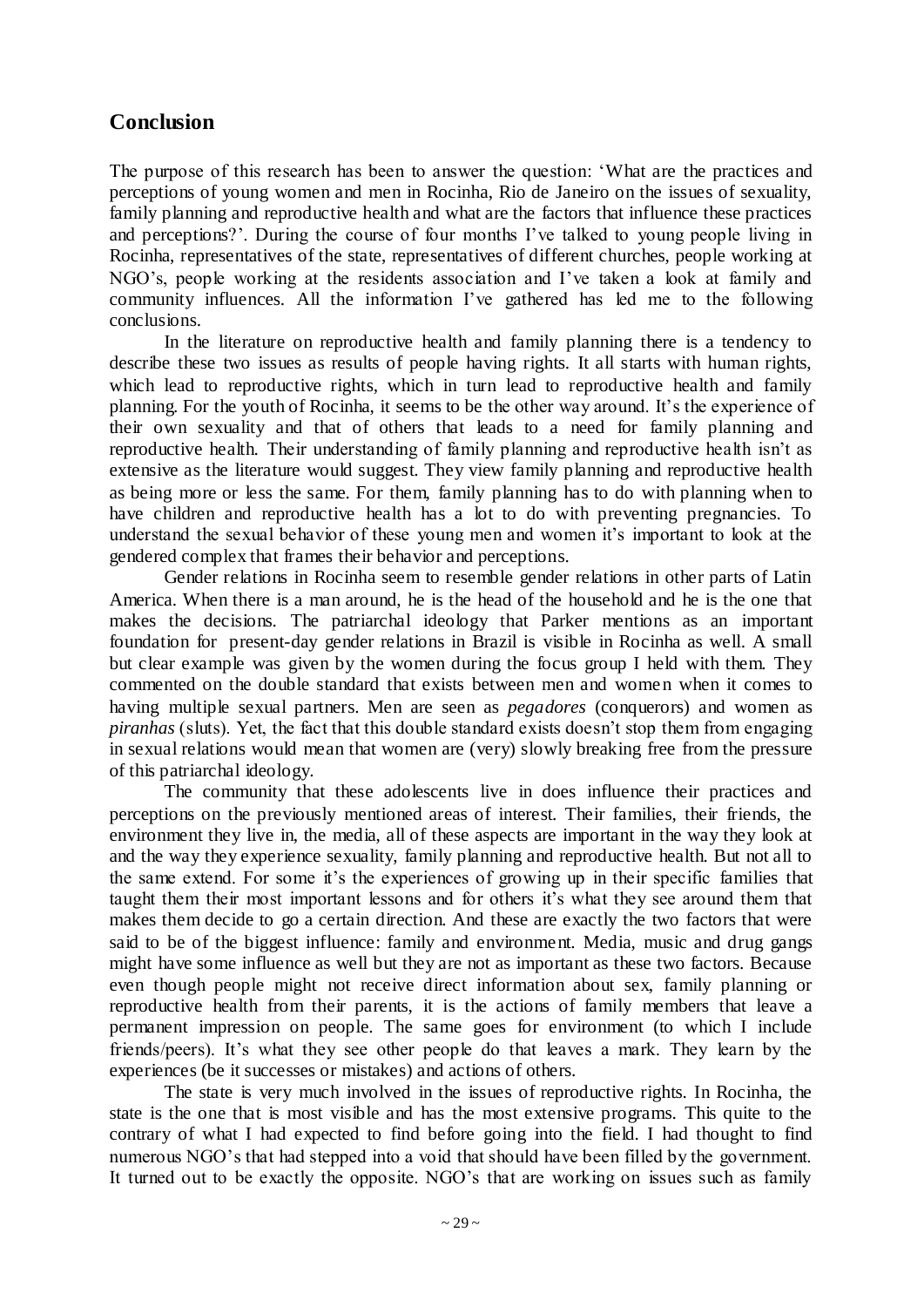planning and reproductive health are barely present and the ones that do exist have problems with finding sufficient funds. The state has doctors, gynecologists, nurses and a psychologist working in a building that is based right outside the *favela* and they provide free theater classes that deal with different social questions, free family planning classes and they distribute free birth control. However, despite the current presence of the state and all of their activities I do believe that they could do more. For one, they should actively promote the work that they are doing at the *prefeitura* so that people know what"s available to them. Hopefully, the PAC program will resolve this.

In a country as religious as Brazil one would expect religion to play an important part in the decisions that are made regarding the previously mentioned issues. At the very least in an indirect manner such as described by Olthoff in section 4. However, within my group of respondents, religion doesn"t seem to play an active role in their decision making. The people I spoke to made it clear that although they might believe in God and even go to church, this doesn"t mean that it influences their decision on sleeping with someone or their use of birth control. What church representatives say and how young people perceive the church are two very different things so miscommunication seems to be a problem.

The first thing that becomes clear after looking at these separate conclusions is that the debate on reproductive rights as it is held by the international community is far too abstract for young people living in Rocinha. Their concerns are far more basic than worrying about whether or not their rights are acknowledged. They worry about avoiding pregnancies and to some extent about avoiding diseases. Other issues such as the availability of gynecologists, midwives, clinics, pre-natal care, etc. don"t come up in conversations. But the fact that their concerns are basic does not mean that they are not entitled to reproductive rights. To me, it would mean that there is still a lot of ground to cover and people should be educated to know what their rights are.

However, the question remains if the youth of Rocinha is that different from youth in other parts of the world. Yes, they do have their distinct cultural and community influences but many of the issues they describe are things we find in, for instance, the western parts of the world as well. The double standards, the seeming irrelevance of religion when it comes to sex, the influences of the outside world. These are all things that adolescents here have to deal with as well. The difference lies in the consequences of their decisions and the fact that the implications of their actions are often larger. For example, one can imagine that a teenage pregnancy poses a much bigger burden for a family in Rocinha than for a family in an average city in Holland.

So does reproductive rights awareness have a chance in Rocinha? I believe that it does and I believe that it should start with building awareness and that is where the state has opportunities. An example is providing more facilities such as the *prefeitura.* As I mentioned before, the work that they do there is very relevant but their facilities aren"t big enough to cover the majority of the *favela*. What I believe to be best is to make family planning classes mandatory for young people from a certain age. This way they would receive a proper education on reproductive health and family planning. Yet, I doubt if this would ever become a reality. I think that any plans in this direction would create a large debate on what would be a proper age to start with these classes and I think that there would be a great deal of criticism from different parts of society. So for now, providing the community with more places that are easy accessible and that offer free education on areas of reproductive health and family planning would be a good start.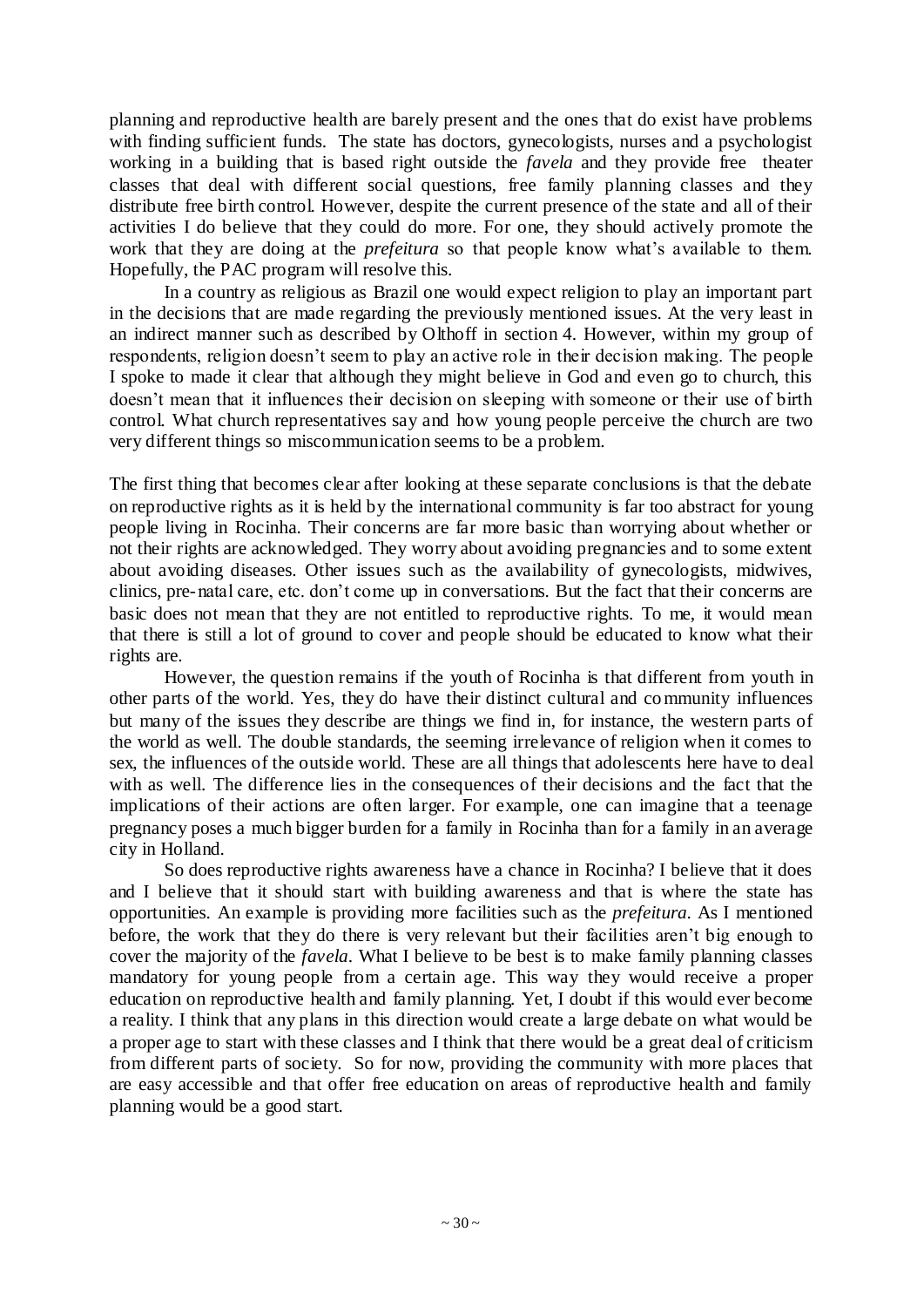## **Bibliography**

(2007, oktober 18). Opgeroepen op oktober 30, 2007, van CIA World Factbook: https://www.cia.gov/library/publications/the-world-factbook/fields/2172.html

Amnesty International USA. (n.y.). *Reproductive Rights*. Opgeroepen op 01 04, 2008, van Amnesty International USA: http://www.amnestyusa.org/Stop\_Violence\_Against\_Women\_SVAW/Reproductive\_Rights/p age.do?id=1108242&n1=3&n2=39&n3=1101

Chant, S., & Craske, N. (2003). *Gender in Latin America.* New Jersey: Rutgers University Press.

Chelekis, J. (n.y.). *Family Planning Policies and Contraception in the Brazilian Amazon.* Bloomington: Indiana University.

Cook, R., & Fathalla, M. (1996). Advancing Reproductive Rights Beyond Cairo and Beijing. *International Family Planning Perspectives* , 115-121.

Dodson, M. (1993). The Changing Spectrum of Religious Activism in Latin America. *Latin American Perspectives* , 61-74.

Dowdney, L. (2002). Child combatants in organised armed violence: a study of children and adolescents involved in territorial drug faction disputes in Rio de Janeiro. *Seminar on children affected by organised armed violence* (pp. 1-180). Rio de Janeiro: ISER/Viva Rio.

Ehlers, T. (2000). *Silent Looms: women and production in a Guatemalan town.* Austin: University of Texas Press.

Engle Merry, S. (2006). *Human Rights & Gender Violence; translating international law into local justice.* Chicago: The University of Chicago Press.

Glasier, A., & Gulmezoglu, A. (2006). Putting sexual and reproductive health on the agenda. *Lancet* , 1550-1551.

Grilo Diniz, S., de Mello e Souza, C., & Portella, A. (1998). Not Like Our Mothers: Reproductive Choice and the Emergence of Citizenship Among Brazilian Rural Workers, Domestic Workers and Housewives. In R. Petchesky, & K. Judd, *Negotiating Reproductive Rights* (pp. 31-68). London: Zed Books Ltd.

Gutiérrez, M. (2004). The Catholic Church and Politics in Argentina: The impact of fundamentalism on public policy on sexuality. In *Diálogos Sur-Sur; South-South Dialogue on Religion and Sexual and Reproductive Health and Rights: Status Reports on Argentina, Colombia, Chile and Peru* (pp. 13-39). Christian Humanism University Academy.

Hartmann, B. (1987). *Reproductive Rights and Wrongs: The Global Politics of Population Control & Contraceptive Choice.* New York: Harper & Row, Publishers.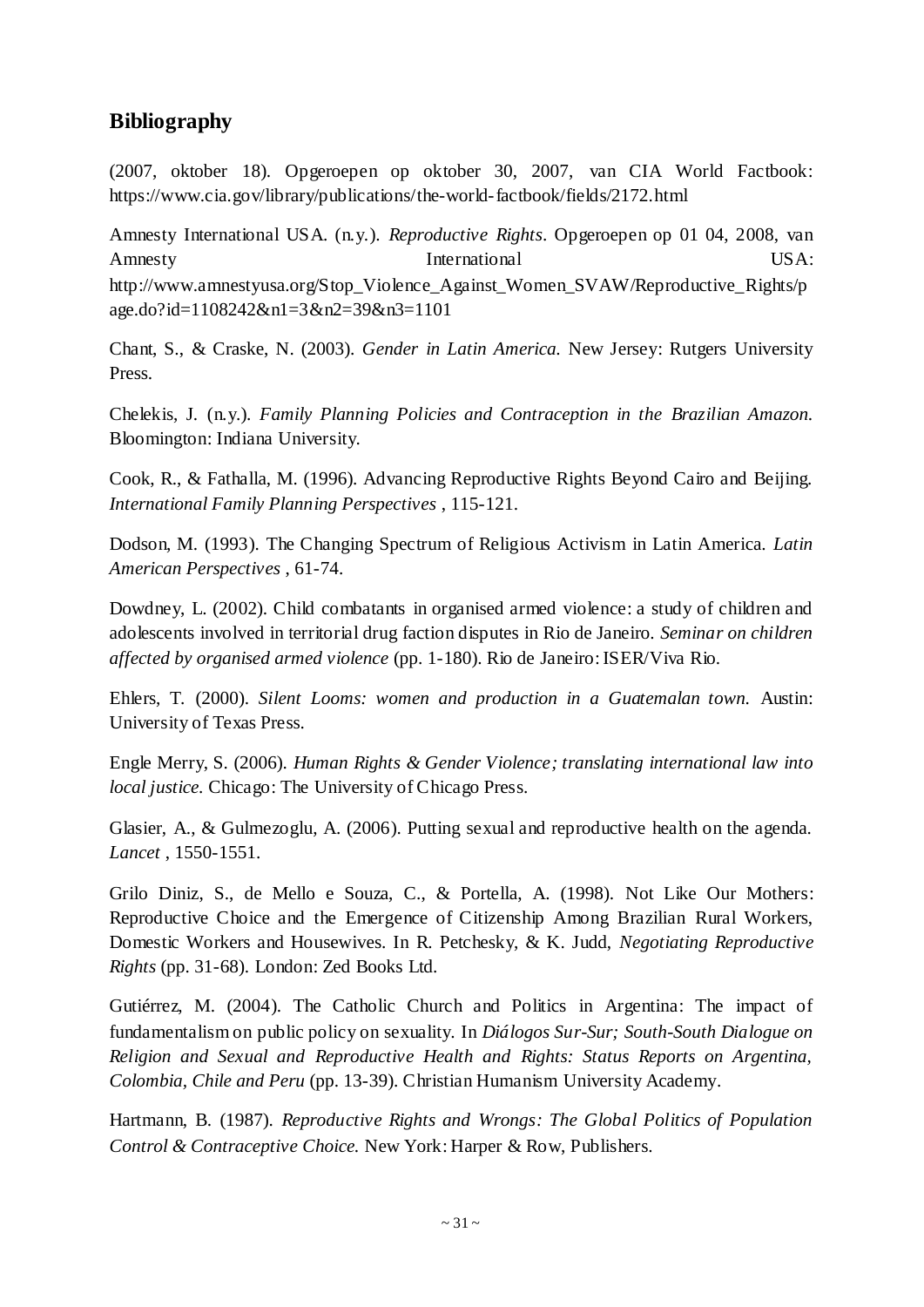Hurtado, J., Pérez, S., & Dides, C. (2004). The Debate on Sexual and Reproductive Rights in Chile: Separation of Church and State? In *Diálogos Sur-Sur; South-South Dialogue on Religion and Sexual and Reproductive Health and Rights: Status Reports on Argentina, Colombia, Chile and Peru* (pp. 61-85). Christian Humanism University Academy.

Juarez, F., & Castro Martín, T. (2006). Safe Sex versus Safe Love? Relationship Context and Condom Use Among Male Adolescents in the Favela's of Recife, Brazil. *Archives of Sexual Behaviour , 35*, 25-35.

K.U. Leuven. (2000). *John en Jane in Genderstad. gelijke kansen in het beleid: een praktijkvoorbeeld.* K.U. Leuven, Faculteit Psychologische en Pedagogische Wetenschappen, Sociale Pedagogiek en Gezinspedagogiek. Leuven: K.U. Leuven.

Lancaster, R. (1992). *Life is Hard: Machismo, Danger, and the Intimacy of Power in Nicaragua.* Berkeley: University of California Press.

Mbizvo, M., & Bassett, M. (1996). Reproductive Health and AIDS prevention in Sub-Saharan Africa: the case for increased male participation. *Health policy and planning* , 84-92.

Neate, P. a. (2006). *Culture is our weapon: AfroReggae in the favelas of Rio.* London: Latin American Bureau.

Nugent, G. (2004). From Domestic Society to Civil Society: Sexual and Reproductive Rights in Peru. In *Sur-Sur, Diálogos; South-South Dialogue on Religion and Sexual and Reproductive Health and Rights: Status Reports on Argentina, Colombia, Chile and Peru* (pp. 85-101). Christian Humanism University Academy.

Olthoff, J. (2006). *A Dream denied: Teenage Girls in Migrant Popular Neighbourhoods, Lima, Peru.* Amsterdam: Dutch University Press.

Osakue, G., & Martin-Hilber, A. (1998). Women's Sexuality and Fertility in Nigeria: Breaking the Culture of Silence. In R. Petchesky, & K. Judd, *Negotiating Reproductive Rights* (pp. 180-216). London: Zed Books Ltd.

Parker, R. (1991). *Bodies Pleasures and Passions: sexual culture in contemporary Brazil.* Boston: Beacon Press.

Parker, R. (1991). *Bodies, Pleasures and Passions: sexual culture in contemporary Brazil.* Boston: Beacon Press.

Perlman, J. (2004). Marginality: From Myth to Reality in the Favelas of Rio de Janeiro, 1969- 2002. In A. a. Roy, *Urban informality: Transnational Perspectives from the Middle East, Latin America and South Asia* (pp. 106-146). New York: Lexington.

*Planet*. (2008, 04 17). Opgeroepen op 04 28, 2008, van Planet: http://www.planet.nl/planet/show/id=67777/contentid=922080/sc=27dd57

Posada González, C. (2004). Sexual and Reproductive Rights in Colombia: Breaking Through Fundamentalist Forces, Violence and War. In *Diálogos Sur-Sur; South-South Dialogue on*